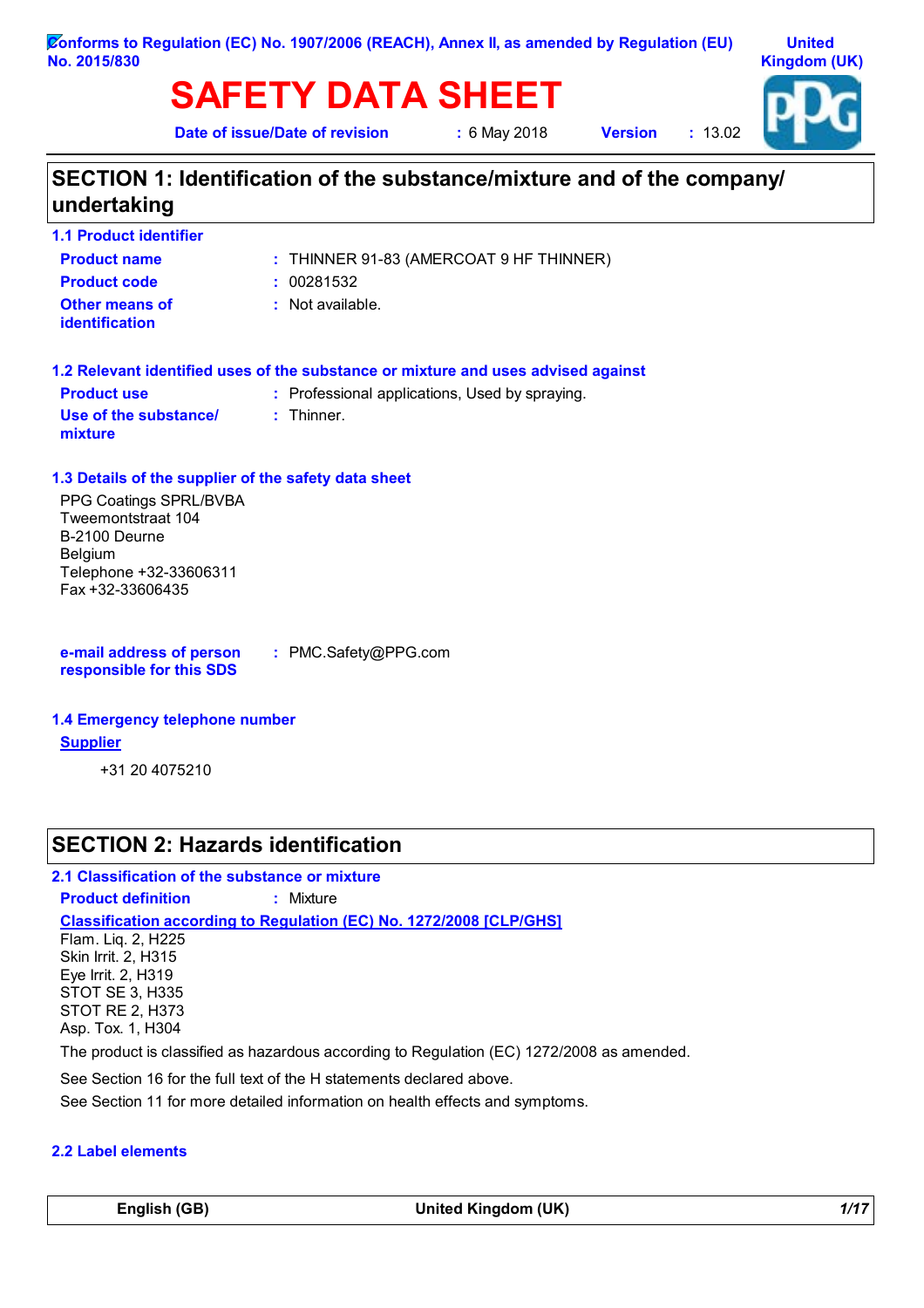|                                                                                                                                                                 | Conforms to Regulation (EC) No. 1907/2006 (REACH), Annex II, as amended by Regulation (EU) No. 2015/830                                                                                                                                                                                                                                                                                 |
|-----------------------------------------------------------------------------------------------------------------------------------------------------------------|-----------------------------------------------------------------------------------------------------------------------------------------------------------------------------------------------------------------------------------------------------------------------------------------------------------------------------------------------------------------------------------------|
| : 00281532<br>Code<br>THINNER 91-83 (AMERCOAT 9 HF THINNER)                                                                                                     | Date of issue/Date of revision<br>: 6 May 2018                                                                                                                                                                                                                                                                                                                                          |
| <b>SECTION 2: Hazards identification</b>                                                                                                                        |                                                                                                                                                                                                                                                                                                                                                                                         |
| <b>Hazard pictograms</b>                                                                                                                                        |                                                                                                                                                                                                                                                                                                                                                                                         |
| <b>Signal word</b>                                                                                                                                              | Danger                                                                                                                                                                                                                                                                                                                                                                                  |
| <b>Hazard statements</b>                                                                                                                                        | Highly flammable liquid and vapour.<br>Causes serious eye irritation.<br>Causes skin irritation.<br>May be fatal if swallowed and enters airways.<br>May cause respiratory irritation.<br>May cause damage to organs through prolonged or repeated exposure.                                                                                                                            |
| <b>Precautionary statements</b>                                                                                                                                 |                                                                                                                                                                                                                                                                                                                                                                                         |
| <b>Prevention</b>                                                                                                                                               | : Mear protective gloves. Wear protective clothing. Wear eye or face protection.<br>Keep away from heat, hot surfaces, sparks, open flames and other ignition sources.<br>No smoking. Do not breathe vapour.                                                                                                                                                                            |
| <b>Response</b>                                                                                                                                                 | <b>F</b> INHALED: Remove person to fresh air and keep comfortable for breathing. IF<br>SWALLOWED: Immediately call a POISON CENTER or physician. IF ON SKIN (or<br>hair): Take off immediately all contaminated clothing. Rinse skin with water. IF IN<br>EYES: Rinse cautiously with water for several minutes. Remove contact lenses, if<br>present and easy to do. Continue rinsing. |
| <b>Storage</b>                                                                                                                                                  | : Store in a well-ventilated place. Keep cool.                                                                                                                                                                                                                                                                                                                                          |
| <b>Disposal</b>                                                                                                                                                 | Not applicable.<br>$P$ 280, P210, P260, P304 + P340, P301 + P310, P303 + P361 + P353, P305 + P351<br>+ P338, P403, P235                                                                                                                                                                                                                                                                 |
| <b>Hazardous ingredients</b>                                                                                                                                    | : ethylbenzene<br>xylene                                                                                                                                                                                                                                                                                                                                                                |
| <b>Supplemental label</b><br>elements                                                                                                                           | : Not applicable.                                                                                                                                                                                                                                                                                                                                                                       |
| <b>Annex XVII - Restrictions</b><br>on the manufacture,<br>placing on the market and<br>use of certain dangerous<br>substances, mixtures and<br><b>articles</b> | : Not applicable.                                                                                                                                                                                                                                                                                                                                                                       |
| <b>Special packaging requirements</b><br><b>Containers to be fitted</b><br>with child-resistant<br>fastenings                                                   | : Not applicable.                                                                                                                                                                                                                                                                                                                                                                       |
| <b>Tactile warning of danger</b>                                                                                                                                | : Not applicable.                                                                                                                                                                                                                                                                                                                                                                       |
| <b>2.3 Other hazards</b>                                                                                                                                        |                                                                                                                                                                                                                                                                                                                                                                                         |
| <b>Other hazards which do</b><br>not result in classification                                                                                                   | : Prolonged or repeated contact may dry skin and cause irritation.                                                                                                                                                                                                                                                                                                                      |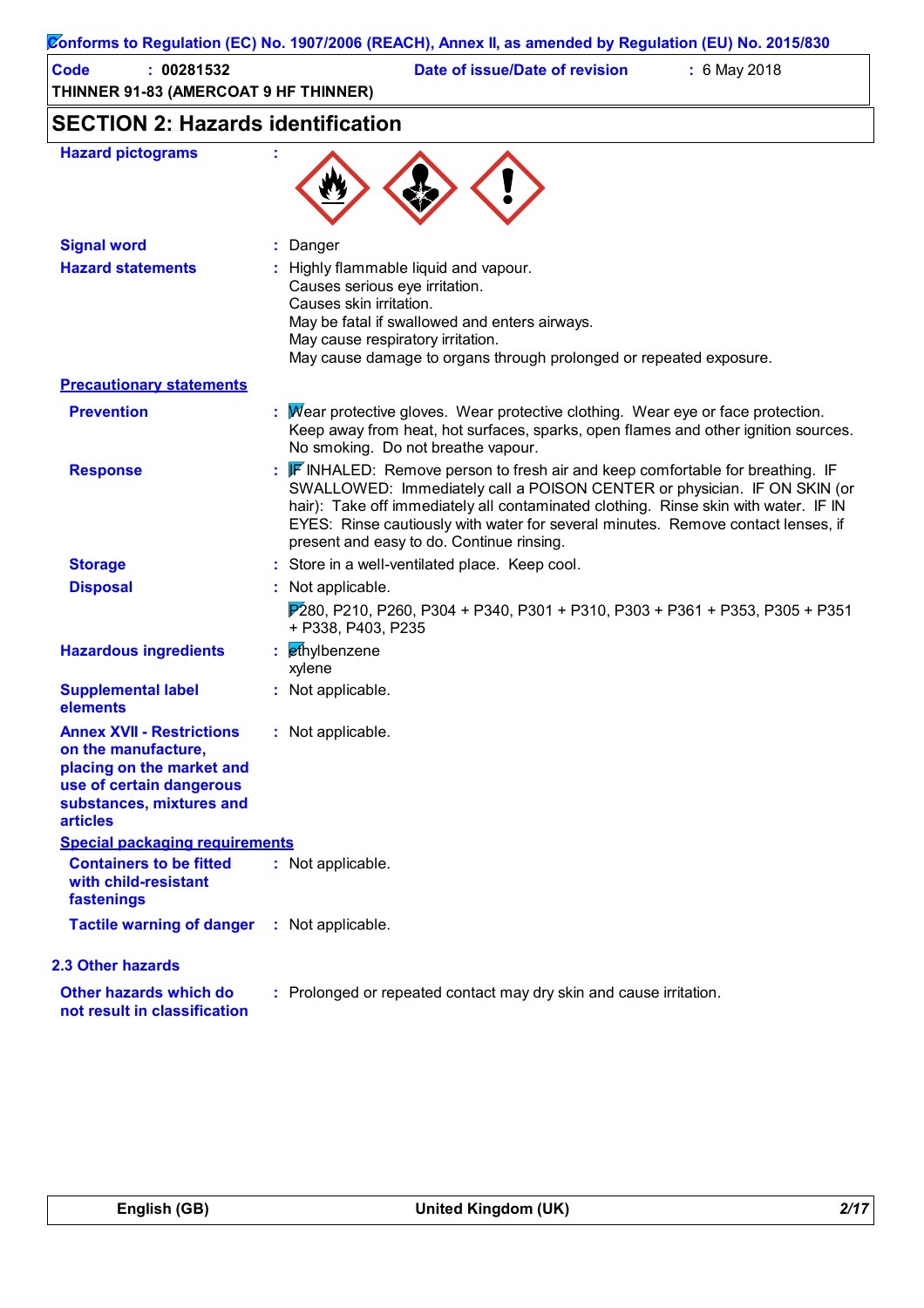**Code : 00281532 Date of issue/Date of revision :** 6 May 2018

# **SECTION 3: Composition/information on ingredients**

| <b>3.2 Mixtures</b> |  |
|---------------------|--|

**3.2 Mixtures :** Mixture

|                                 |                                                                                     |             | <b>Classification</b>                                                                                                                                                                                                                     |             |
|---------------------------------|-------------------------------------------------------------------------------------|-------------|-------------------------------------------------------------------------------------------------------------------------------------------------------------------------------------------------------------------------------------------|-------------|
| <b>Product/ingredient name</b>  | <b>Identifiers</b>                                                                  | % by weight | <b>Regulation (EC) No.</b><br>1272/2008 [CLP]                                                                                                                                                                                             | <b>Type</b> |
| ethylbenzene                    | REACH #: 01-2119489370-35<br>EC: 202-849-4<br>CAS: 100-41-4<br>Index: 601-023-00-4  | $≥25 - ≤46$ | Flam. Liq. 2, H225<br>Acute Tox. 4, H332<br><b>STOT RE 2, H373</b><br>(hearing organs)<br>Asp. Tox. 1, H304                                                                                                                               | [1] [2]     |
| xylene                          | REACH #: 01-2119488216-32<br>EC: 215-535-7<br>CAS: 1330-20-7<br>Index: 601-022-00-9 | $≥10 - ≤25$ | Flam. Liq. 3, H226<br>Acute Tox. 4, H312<br>Acute Tox. 4, H332<br>Skin Irrit. 2, H315<br>Eye Irrit. 2, H319<br><b>STOT SE 3, H335</b><br><b>STOT RE 2, H373</b><br>(central nervous system<br>(CNS), kidneys, liver)<br>Asp. Tox. 1, H304 | [1] [2]     |
| 1-methoxy-2-propanol            | REACH #: 01-2119457435-35<br>EC: 203-539-1<br>CAS: 107-98-2<br>Index: 603-064-00-3  | $≥10 - 20$  | Flam. Lig. 3, H226<br>STOT SE 3, H336                                                                                                                                                                                                     | [1] [2]     |
| 2-methoxy-1-methylethyl acetate | REACH #: 01-2119475791-29<br>EC: 203-603-9<br>CAS: 108-65-6<br>Index: 607-195-00-7  | ≥10 - ≤25   | Flam. Liq. 3, H226                                                                                                                                                                                                                        | $[2]$       |
|                                 |                                                                                     |             | See Section 16 for the<br>full text of the H<br>statements declared<br>above.                                                                                                                                                             |             |

There are no additional ingredients present which, within the current knowledge of the supplier and in the concentrations applicable, are classified as hazardous to health or the environment, are PBTs or vPvBs or have been assigned a workplace exposure limit and hence require reporting in this section.

**Type** 

 $\boxed{1}$  Substance classified with a health or environmental hazard

[2] Substance with a workplace exposure limit

[3] Substance meets the criteria for PBT according to Regulation (EC) No. 1907/2006, Annex XIII

[4] Substance meets the criteria for vPvB according to Regulation (EC) No. 1907/2006, Annex XIII

[5] Substance of equivalent concern

[6] Additional disclosure due to company policy

Occupational exposure limits, if available, are listed in Section 8.

**SUB codes represent substances without registered CAS Numbers.**

## **SECTION 4: First aid measures**

| <b>4.1 Description of first aid measures</b> |                                                                                                                                                                                                        |
|----------------------------------------------|--------------------------------------------------------------------------------------------------------------------------------------------------------------------------------------------------------|
| Eye contact                                  | : Remove contact lenses, irrigate copiously with clean, fresh water, holding the eyelids<br>apart for at least 10 minutes and seek immediate medical advice.                                           |
| <b>Inhalation</b>                            | : Remove to fresh air. Keep person warm and at rest. If not breathing, if breathing is<br>irregular or if respiratory arrest occurs, provide artificial respiration or oxygen by<br>trained personnel. |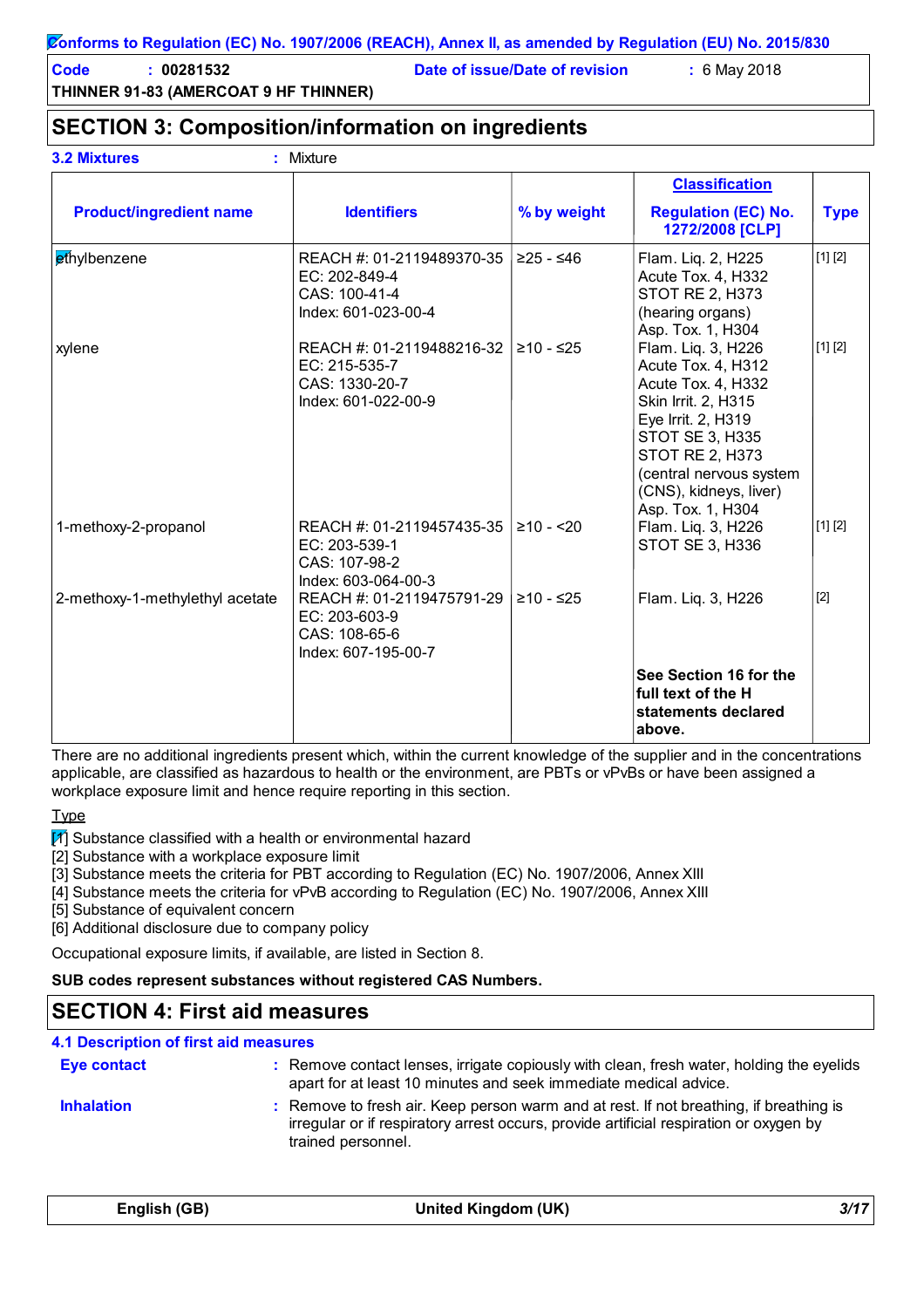| Code<br>: 00281532                    | Date of issue/Date of revision<br>: 6 May 2018                                                                                                                                                                                                                                                                          |
|---------------------------------------|-------------------------------------------------------------------------------------------------------------------------------------------------------------------------------------------------------------------------------------------------------------------------------------------------------------------------|
| THINNER 91-83 (AMERCOAT 9 HF THINNER) |                                                                                                                                                                                                                                                                                                                         |
| <b>SECTION 4: First aid measures</b>  |                                                                                                                                                                                                                                                                                                                         |
| <b>Skin contact</b>                   | : Remove contaminated clothing and shoes. Wash skin thoroughly with soap and<br>water or use recognised skin cleanser. Do NOT use solvents or thinners.                                                                                                                                                                 |
| <b>Ingestion</b>                      | : If swallowed, seek medical advice immediately and show the container or label. Keep<br>person warm and at rest. Do NOT induce vomiting.                                                                                                                                                                               |
| <b>Protection of first-aiders</b>     | : No action shall be taken involving any personal risk or without suitable training. If it is<br>suspected that fumes are still present, the rescuer should wear an appropriate mask<br>or self-contained breathing apparatus. It may be dangerous to the person providing<br>aid to give mouth-to-mouth resuscitation. |
|                                       | 4.2 Most important symptoms and effects, both acute and delayed                                                                                                                                                                                                                                                         |
| <b>Potential acute health effects</b> |                                                                                                                                                                                                                                                                                                                         |
| <b>Eye contact</b>                    | : Causes serious eye irritation.                                                                                                                                                                                                                                                                                        |
| <b>Inhalation</b>                     | : May cause respiratory irritation.                                                                                                                                                                                                                                                                                     |
| <b>Skin contact</b>                   | : Causes skin irritation. Defatting to the skin.                                                                                                                                                                                                                                                                        |
| <b>Ingestion</b>                      | : May be fatal if swallowed and enters airways.                                                                                                                                                                                                                                                                         |
| <b>Over-exposure signs/symptoms</b>   |                                                                                                                                                                                                                                                                                                                         |
| <b>Eye contact</b>                    | : Adverse symptoms may include the following:<br>pain or irritation<br>watering<br>redness                                                                                                                                                                                                                              |
| <b>Inhalation</b>                     | : Adverse symptoms may include the following:<br>respiratory tract irritation<br>coughing                                                                                                                                                                                                                               |
| <b>Skin contact</b>                   | : Adverse symptoms may include the following:<br>irritation<br>redness<br>dryness<br>cracking                                                                                                                                                                                                                           |
| <b>Ingestion</b>                      | : Adverse symptoms may include the following:<br>nausea or vomiting                                                                                                                                                                                                                                                     |

| <b>Notes to physician</b>  | : Treat symptomatically. Contact poison treatment specialist immediately if large<br>quantities have been ingested or inhaled. |
|----------------------------|--------------------------------------------------------------------------------------------------------------------------------|
| <b>Specific treatments</b> | : No specific treatment.                                                                                                       |

# **SECTION 5: Firefighting measures**

| 5.1 Extinguishing media                                   |                                                                                                                                                                                                                             |
|-----------------------------------------------------------|-----------------------------------------------------------------------------------------------------------------------------------------------------------------------------------------------------------------------------|
| <b>Suitable extinguishing</b><br>media                    | : Use dry chemical, $CO2$ , water spray (fog) or foam.                                                                                                                                                                      |
| Unsuitable extinguishing<br>media                         | : Do not use water jet.                                                                                                                                                                                                     |
| 5.2 Special hazards arising from the substance or mixture |                                                                                                                                                                                                                             |
| <b>Hazards from the</b><br>substance or mixture           | Highly flammable liquid and vapour. Runoff to sewer may create fire or explosion<br>hazard. In a fire or if heated, a pressure increase will occur and the container may<br>burst, with the risk of a subsequent explosion. |
| <b>Hazardous combustion</b><br>products                   | : Decomposition products may include the following materials:<br>carbon oxides                                                                                                                                              |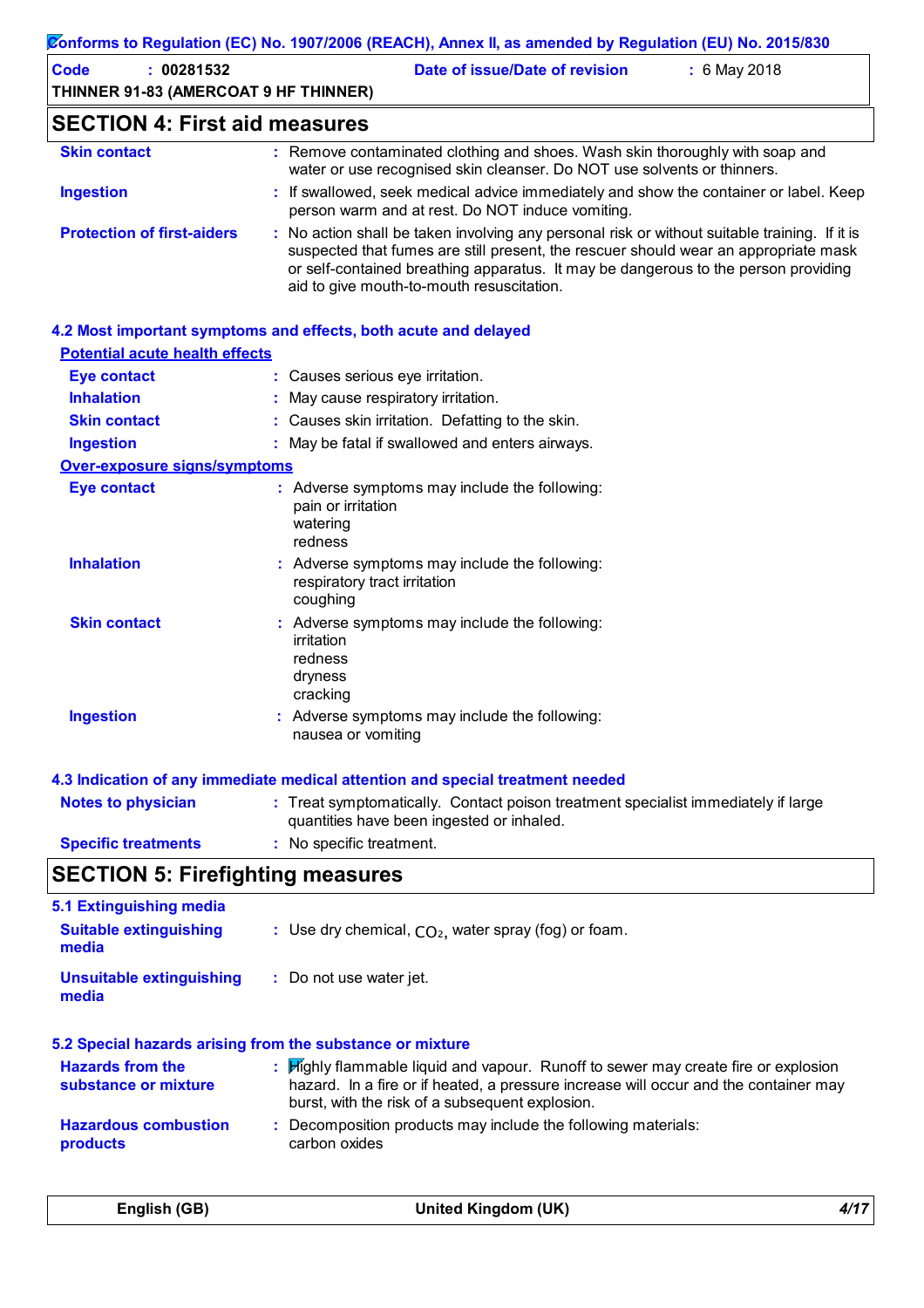| Conforms to Regulation (EC) No. 1907/2006 (REACH), Annex II, as amended by Regulation (EU) No. 2015/830 |                                                                                                                                                                                                                     |  |  |  |
|---------------------------------------------------------------------------------------------------------|---------------------------------------------------------------------------------------------------------------------------------------------------------------------------------------------------------------------|--|--|--|
| <b>Code</b><br>: 00281532<br>THINNER 91-83 (AMERCOAT 9 HF THINNER)                                      | Date of issue/Date of revision<br>$: 6$ May 2018                                                                                                                                                                    |  |  |  |
| <b>SECTION 5: Firefighting measures</b>                                                                 |                                                                                                                                                                                                                     |  |  |  |
| <b>5.3 Advice for firefighters</b>                                                                      |                                                                                                                                                                                                                     |  |  |  |
| fighters                                                                                                | Special precautions for fire-: Promptly isolate the scene by removing all persons from the vicinity of the incident if<br>there is a fire. No action shall be taken involving any personal risk or without suitable |  |  |  |

|                                                          | training. Move containers from fire area if this can be done without risk. Use water<br>spray to keep fire-exposed containers cool.                                                                                                                                                                                                                                   |
|----------------------------------------------------------|-----------------------------------------------------------------------------------------------------------------------------------------------------------------------------------------------------------------------------------------------------------------------------------------------------------------------------------------------------------------------|
| <b>Special protective</b><br>equipment for fire-fighters | : Fire-fighters should wear appropriate protective equipment and self-contained<br>breathing apparatus (SCBA) with a full face-piece operated in positive pressure<br>mode. Clothing for fire-fighters (including helmets, protective boots and gloves)<br>conforming to European standard EN 469 will provide a basic level of protection for<br>chemical incidents. |

# **SECTION 6: Accidental release measures**

|                                                          |    | 6.1 Personal precautions, protective equipment and emergency procedures                                                                                                                                                                                                                                                                                                                                                                                                                                                                                                                                                                                  |
|----------------------------------------------------------|----|----------------------------------------------------------------------------------------------------------------------------------------------------------------------------------------------------------------------------------------------------------------------------------------------------------------------------------------------------------------------------------------------------------------------------------------------------------------------------------------------------------------------------------------------------------------------------------------------------------------------------------------------------------|
| For non-emergency<br>personnel                           |    | : No action shall be taken involving any personal risk or without suitable training.<br>Evacuate surrounding areas. Keep unnecessary and unprotected personnel from<br>entering. Do not touch or walk through spilt material. Shut off all ignition sources.<br>No flares, smoking or flames in hazard area. Avoid breathing vapour or mist.<br>Provide adequate ventilation. Wear appropriate respirator when ventilation is<br>inadequate. Put on appropriate personal protective equipment.                                                                                                                                                           |
| For emergency responders                                 | ÷  | If specialised clothing is required to deal with the spillage, take note of any<br>information in Section 8 on suitable and unsuitable materials. See also the<br>information in "For non-emergency personnel".                                                                                                                                                                                                                                                                                                                                                                                                                                          |
| <b>6.2 Environmental</b><br>precautions                  |    | : Avoid dispersal of spilt material and runoff and contact with soil, waterways, drains<br>and sewers. Inform the relevant authorities if the product has caused environmental<br>pollution (sewers, waterways, soil or air).                                                                                                                                                                                                                                                                                                                                                                                                                            |
| 6.3 Methods and material for containment and cleaning up |    |                                                                                                                                                                                                                                                                                                                                                                                                                                                                                                                                                                                                                                                          |
| <b>Small spill</b>                                       |    | : Stop leak if without risk. Move containers from spill area. Use spark-proof tools and<br>explosion-proof equipment. Dilute with water and mop up if water-soluble.<br>Alternatively, or if water-insoluble, absorb with an inert dry material and place in an<br>appropriate waste disposal container. Dispose of via a licensed waste disposal<br>contractor.                                                                                                                                                                                                                                                                                         |
| <b>Large spill</b>                                       | ř. | Stop leak if without risk. Move containers from spill area. Use spark-proof tools and<br>explosion-proof equipment. Approach the release from upwind. Prevent entry into<br>sewers, water courses, basements or confined areas. Wash spillages into an<br>effluent treatment plant or proceed as follows. Contain and collect spillage with non-<br>combustible, absorbent material e.g. sand, earth, vermiculite or diatomaceous earth<br>and place in container for disposal according to local regulations. Dispose of via a<br>licensed waste disposal contractor. Contaminated absorbent material may pose the<br>same hazard as the spilt product. |
| <b>6.4 Reference to other</b><br><b>sections</b>         | ÷  | See Section 1 for emergency contact information.<br>See Section 8 for information on appropriate personal protective equipment.<br>See Section 13 for additional waste treatment information.                                                                                                                                                                                                                                                                                                                                                                                                                                                            |

# **SECTION 7: Handling and storage**

The information in this section contains generic advice and guidance. The list of Identified Uses in Section 1 should be consulted for any available use-specific information provided in the Exposure Scenario(s).

### **7.1 Precautions for safe handling**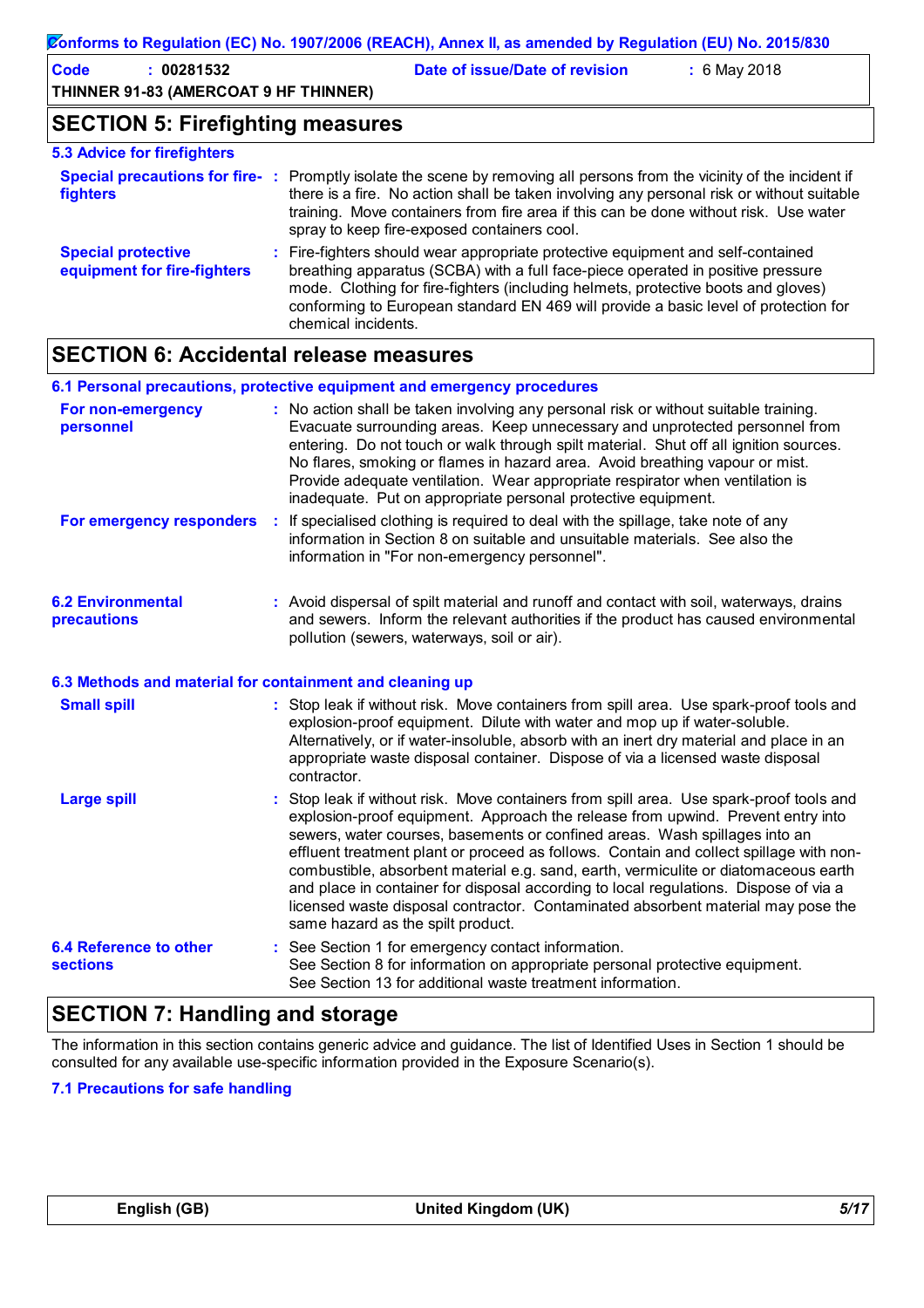### **Conforms to Regulation (EC) No. 1907/2006 (REACH), Annex II, as amended by Regulation (EU) No. 2015/830**

| Code | : 00281532                            | Date of issue/Date of revision | $: 6$ May 2018 |
|------|---------------------------------------|--------------------------------|----------------|
|      | THINNER 91-83 (AMERCOAT 9 HF THINNER) |                                |                |

### **SECTION 7: Handling and storage**

| <b>Protective measures</b>                                                           | : Put on appropriate personal protective equipment (see Section 8). Eating, drinking<br>and smoking should be prohibited in areas where this material is handled, stored and<br>processed. Workers should wash hands and face before eating, drinking and<br>smoking. Remove contaminated clothing and protective equipment before entering<br>eating areas. Do not ingest. Avoid contact with eyes, skin and clothing. Avoid<br>breathing vapour or mist. Use only with adequate ventilation. Wear appropriate<br>respirator when ventilation is inadequate. Do not enter storage areas and confined<br>spaces unless adequately ventilated. Keep in the original container or an approved<br>alternative made from a compatible material, kept tightly closed when not in use.<br>Store and use away from heat, sparks, open flame or any other ignition source. Use<br>explosion-proof electrical (ventilating, lighting and material handling) equipment. Use<br>non-sparking tools. Take precautionary measures against electrostatic discharges.<br>To avoid fire or explosion, dissipate static electricity during transfer by earthing and<br>bonding containers and equipment before transferring material. Empty containers<br>retain product residue and can be hazardous. Do not reuse container. |
|--------------------------------------------------------------------------------------|---------------------------------------------------------------------------------------------------------------------------------------------------------------------------------------------------------------------------------------------------------------------------------------------------------------------------------------------------------------------------------------------------------------------------------------------------------------------------------------------------------------------------------------------------------------------------------------------------------------------------------------------------------------------------------------------------------------------------------------------------------------------------------------------------------------------------------------------------------------------------------------------------------------------------------------------------------------------------------------------------------------------------------------------------------------------------------------------------------------------------------------------------------------------------------------------------------------------------------------------------------------------------------------------------------------|
| <b>Advice on general</b><br>occupational hygiene                                     | : Eating, drinking and smoking should be prohibited in areas where this material is<br>handled, stored and processed. Workers should wash hands and face before eating,<br>drinking and smoking. Remove contaminated clothing and protective equipment<br>before entering eating areas. See also Section 8 for additional information on<br>hygiene measures.                                                                                                                                                                                                                                                                                                                                                                                                                                                                                                                                                                                                                                                                                                                                                                                                                                                                                                                                                 |
| <b>7.2 Conditions for safe</b><br>storage, including any<br><b>incompatibilities</b> | Store between the following temperatures: 0 to $35^{\circ}$ C (32 to $95^{\circ}$ F). Store in<br>accordance with local regulations. Store in a segregated and approved area. Store<br>in original container protected from direct sunlight in a dry, cool and well-ventilated<br>area, away from incompatible materials (see Section 10) and food and drink. Store<br>locked up. Eliminate all ignition sources. Separate from oxidizing materials. Keep<br>container tightly closed and sealed until ready for use. Containers that have been<br>opened must be carefully resealed and kept upright to prevent leakage. Do not store<br>in unlabelled containers. Use appropriate containment to avoid environmental<br>contamination. See Section 10 for incompatible materials before handling or use.                                                                                                                                                                                                                                                                                                                                                                                                                                                                                                    |

### **7.3 Specific end use(s)**

See Section 1.2 for Identified uses.

### **SECTION 8: Exposure controls/personal protection**

The information in this section contains generic advice and guidance. The list of Identified Uses in Section 1 should be consulted for any available use-specific information provided in the Exposure Scenario(s).

### **8.1 Control parameters**

### **Occupational exposure limits**

| <b>Product/ingredient name</b> | <b>Exposure limit values</b>                                                                                                                                                          |      |
|--------------------------------|---------------------------------------------------------------------------------------------------------------------------------------------------------------------------------------|------|
| ethylbenzene                   | EH40/2005 WELs (United Kingdom (UK), 12/2011). Absorbed<br>through skin.<br>STEL: 552 mg/m <sup>3</sup> 15 minutes.<br>STEL: 125 ppm 15 minutes.                                      |      |
| xylene                         | TWA: $441$ mg/m <sup>3</sup> 8 hours.<br>TWA: 100 ppm 8 hours.<br>EH40/2005 WELs (United Kingdom (UK), 12/2011). Absorbed<br>through skin.<br>STEL: 441 mg/m <sup>3</sup> 15 minutes. |      |
| 1-methoxy-2-propanol           | STEL: 100 ppm 15 minutes.<br>TWA: 220 mg/m <sup>3</sup> 8 hours.<br>TWA: 50 ppm 8 hours.<br>EH40/2005 WELs (United Kingdom (UK), 12/2011). Absorbed                                   |      |
| English (GB)                   | United Kingdom (UK)                                                                                                                                                                   | 6/17 |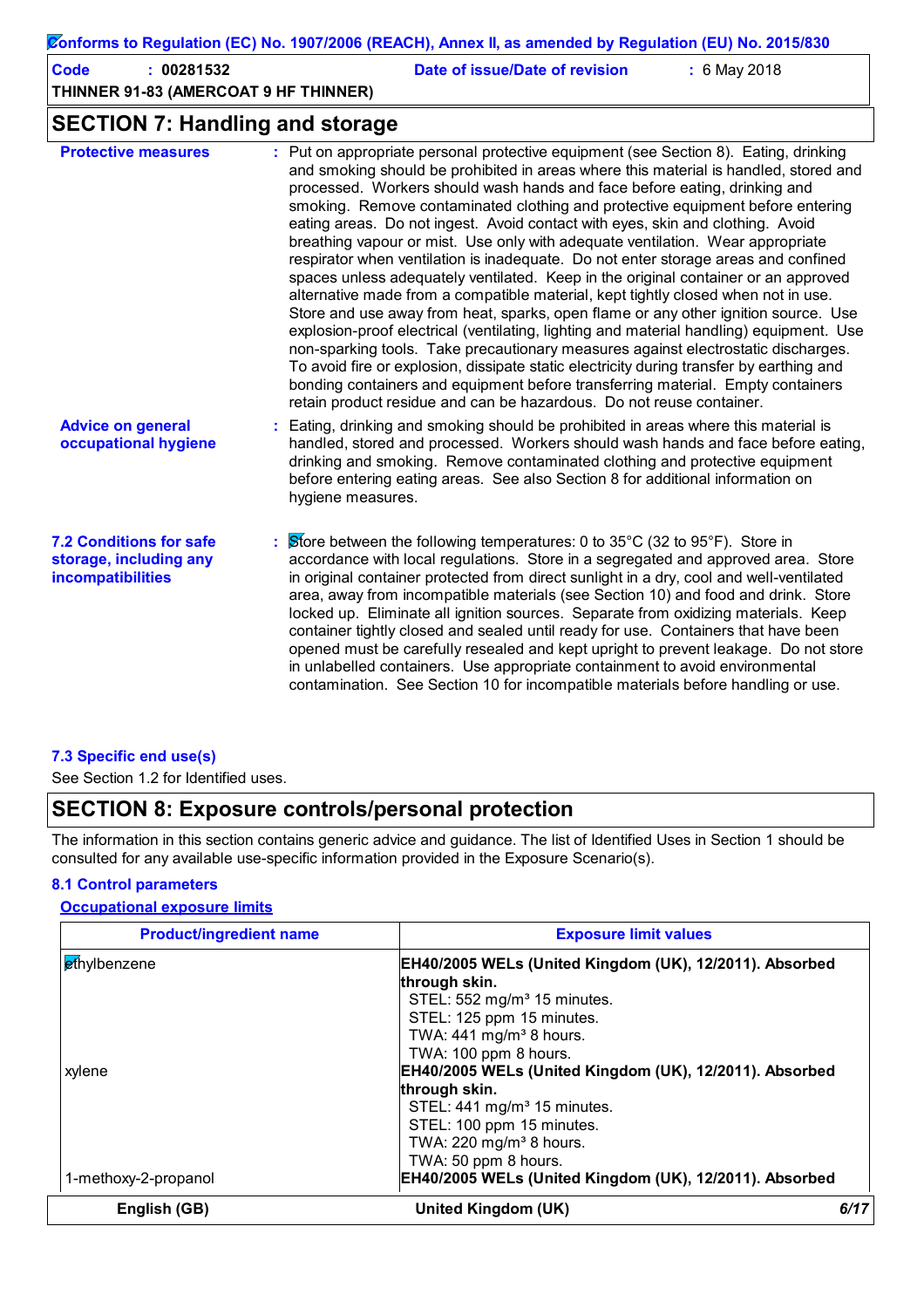**Code : 00281532 Date of issue/Date of revision :** 6 May 2018

**THINNER 91-83 (AMERCOAT 9 HF THINNER)**

### **SECTION 8: Exposure controls/personal protection**

|                                     | through skin.                                                                  |
|-------------------------------------|--------------------------------------------------------------------------------|
|                                     | STEL: 560 mg/m <sup>3</sup> 15 minutes.                                        |
|                                     | STEL: 150 ppm 15 minutes.                                                      |
|                                     | TWA: $375$ mg/m <sup>3</sup> 8 hours.                                          |
|                                     | TWA: 100 ppm 8 hours.                                                          |
| 2-methoxy-1-methylethyl acetate     | EH40/2005 WELs (United Kingdom (UK), 12/2011). Absorbed                        |
|                                     | through skin.                                                                  |
|                                     | STEL: 548 mg/m <sup>3</sup> 15 minutes.                                        |
|                                     | STEL: 100 ppm 15 minutes.                                                      |
|                                     | TWA: $274$ mg/m <sup>3</sup> 8 hours.                                          |
|                                     | TWA: 50 ppm 8 hours.                                                           |
| <b>Recommended monitoring</b><br>÷. | If this product contains ingredients with exposure limits, personal, workplace |

**procedures**

**:** If this product contains ingredients with exposure limits, personal, workplace atmosphere or biological monitoring may be required to determine the effectiveness of the ventilation or other control measures and/or the necessity to use respiratory protective equipment. Reference should be made to monitoring standards, such as the following: European Standard EN 689 (Workplace atmospheres - Guidance for the assessment of exposure by inhalation to chemical agents for comparison with limit values and measurement strategy) European Standard EN 14042 (Workplace atmospheres - Guide for the application and use of procedures for the assessment of exposure to chemical and biological agents) European Standard EN 482 (Workplace atmospheres - General requirements for the performance of procedures for the measurement of chemical agents) Reference to national guidance documents for methods for the determination of hazardous substances will also be required.

#### **DNELs**

| <b>Product/ingredient name</b> | <b>Type</b> | <b>Exposure</b>            | <b>Value</b>                | <b>Population</b> | <b>Effects</b> |
|--------------------------------|-------------|----------------------------|-----------------------------|-------------------|----------------|
| ethylbenzene                   | <b>DNEL</b> | Long term<br>Inhalation    | 77 mg/m $3$                 | Workers           | Systemic       |
|                                | <b>DNEL</b> | Short term<br>Inhalation   | 293 mg/ $m3$                | Workers           | Local          |
|                                | <b>DNEL</b> | Long term Dermal           | 180 mg/kg<br>bw/day         | Workers           | Systemic       |
|                                | <b>DNEL</b> | Long term<br>Inhalation    | 15 mg/ $m3$                 | Consumers         | Systemic       |
|                                | <b>DNEL</b> | Long term Oral             | $1.6$ mg/kg<br>bw/day       | Consumers         | Systemic       |
| xylene                         | <b>DNEL</b> | Short term<br>Inhalation   | 289 mg/m $3$                | Workers           | Systemic       |
|                                | <b>DNEL</b> | Short term<br>Inhalation   | 289 mg/ $m3$                | Workers           | Local          |
|                                | <b>DNEL</b> | Long term Dermal           | 180 mg/kg<br>bw/day         | Workers           | Systemic       |
|                                | <b>DNEL</b> | Long term<br>Inhalation    | 77 mg/ $m3$                 | Workers           | Systemic       |
|                                | <b>DNEL</b> | Short term<br>Inhalation   | 174 mg/ $m3$                | Consumers         | Systemic       |
|                                | <b>DNEL</b> | Short term<br>Inhalation   | 174 mg/m $3$                | Consumers         | Local          |
|                                | <b>DNEL</b> | Long term Dermal           | 108 mg/kg<br>bw/day         | Consumers         | Systemic       |
|                                | <b>DNEL</b> | Long term<br>Inhalation    | 14.8 mg/m <sup>3</sup>      | Consumers         | Systemic       |
|                                | <b>DNEL</b> | Long term Oral             | $1.6$ mg/kg<br>bw/day       | Consumers         | Systemic       |
| 1-methoxy-2-propanol           | <b>DNEL</b> | Short term<br>Inhalation   | 553.5 mg/<br>m <sup>3</sup> | Workers           | Local          |
| English (GB)                   |             | <b>United Kingdom (UK)</b> |                             |                   | 7/17           |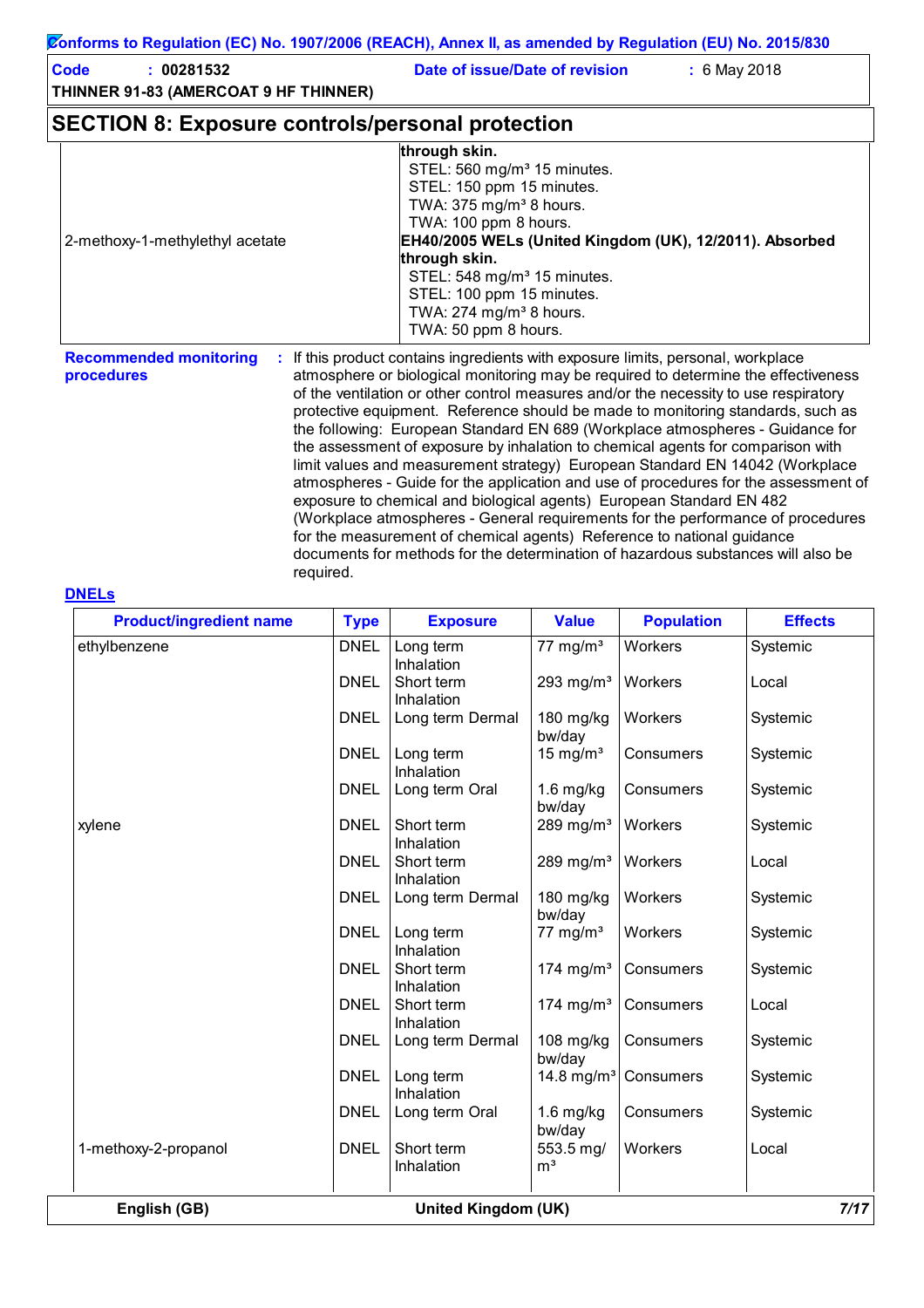#### **Code : 00281532 Date of issue/Date of revision :** 6 May 2018

**SECTION 8: Exposure controls/personal protection**

|                                 | <b>DNEL</b> | Long term               | 369 mg/ $m3$                  | Workers                          | Systemic |
|---------------------------------|-------------|-------------------------|-------------------------------|----------------------------------|----------|
|                                 |             | Inhalation              |                               |                                  |          |
|                                 | <b>DNEL</b> | Long term Dermal        | 50.6 mg/<br>kg bw/day         | Workers                          | Systemic |
|                                 | <b>DNEL</b> | Long term<br>Inhalation |                               | 43.9 mg/m <sup>3</sup> Consumers | Systemic |
|                                 | <b>DNEL</b> | Long term Dermal        | 18.1 mg/<br>kg bw/day         | Consumers                        | Systemic |
|                                 | <b>DNEL</b> | Long term Oral          | $3.3 \text{ mg/kg}$<br>bw/day | Consumers                        | Systemic |
| 2-methoxy-1-methylethyl acetate | <b>DNEL</b> | Long term<br>Inhalation | $275 \text{ mg/m}^3$          | Workers                          | Systemic |
|                                 | <b>DNEL</b> | Long term Dermal        | $153.5 \,\mathrm{mg}$<br>kg   | Workers                          | Systemic |
|                                 | <b>DNEL</b> | Long term Oral          | 1.67 mg/kg                    | Consumers                        | Systemic |
|                                 | <b>DNEL</b> | Long term<br>Inhalation | 33 mg/ $m3$                   | Consumers                        | Systemic |
|                                 | <b>DNEL</b> | Long term Dermal        |                               | 54.8 mg/kg   Consumers           | Systemic |

### **PNECs**

| <b>Product/ingredient name</b>  | <b>Type</b> | <b>Compartment Detail</b> | <b>Value</b>    | <b>Method Detail</b>            |
|---------------------------------|-------------|---------------------------|-----------------|---------------------------------|
| ethylbenzene                    |             | Fresh water               | $0.1$ mg/l      | <b>Assessment Factors</b>       |
|                                 |             | Marine water              | $0.01$ mg/l     | <b>Assessment Factors</b>       |
|                                 |             | Sewage Treatment          | 9.6 mg/l        | <b>Assessment Factors</b>       |
|                                 |             | Plant                     |                 |                                 |
|                                 |             | Fresh water sediment      | 13.7 mg/kg dwt  | <b>Equilibrium Partitioning</b> |
|                                 |             | Marine water sediment     | 1.37 mg/kg dwt  | <b>Equilibrium Partitioning</b> |
|                                 |             | Soil                      | 2.68 mg/kg dwt  | <b>Equilibrium Partitioning</b> |
|                                 |             | Secondary Poisoning       | 20 mg/kg        |                                 |
| xylene                          |             | Fresh water               | 0.327 mg/l      |                                 |
|                                 |             | Marine water              | $0.327$ mg/l    |                                 |
|                                 |             | Sewage Treatment          | 6.58 mg/l       |                                 |
|                                 |             | Plant                     |                 |                                 |
|                                 |             | Fresh water sediment      | 12.46 mg/kg dwt |                                 |
|                                 |             | Marine water sediment     | 12.46 mg/kg dwt |                                 |
|                                 |             | Soil                      | 2.31 mg/kg      |                                 |
| 1-methoxy-2-propanol            |             | Fresh water               | 10 mg/l         | <b>Assessment Factors</b>       |
|                                 |             | Marine water              | $1$ mg/l        | <b>Assessment Factors</b>       |
|                                 |             | Sewage Treatment          | 100 mg/l        | <b>Assessment Factors</b>       |
|                                 |             | Plant                     |                 |                                 |
|                                 |             | Fresh water sediment      | 41.6 mg/kg      | <b>Equilibrium Partitioning</b> |
|                                 |             | Marine water sediment     | 4.17 mg/kg      | <b>Equilibrium Partitioning</b> |
|                                 |             | Soil                      | 2.47 mg/kg      | <b>Equilibrium Partitioning</b> |
| 2-methoxy-1-methylethyl acetate |             | Fresh water               | $0.635$ mg/l    |                                 |
|                                 |             | Marine water              | $0.0635$ mg/l   |                                 |
|                                 |             | Fresh water sediment      | 3.29 mg/kg      |                                 |
|                                 |             | Marine water sediment     | 0.329 mg/kg     |                                 |
|                                 |             | Soil                      | 0.29 mg/kg      |                                 |
|                                 |             | Sewage Treatment          | 100 mg/l        |                                 |
|                                 |             | Plant                     |                 |                                 |

### **8.2 Exposure controls**

**Appropriate engineering controls**

**:** Use only with adequate ventilation. Use process enclosures, local exhaust ventilation or other engineering controls to keep worker exposure to airborne contaminants below any recommended or statutory limits. The engineering controls also need to keep gas, vapour or dust concentrations below any lower explosive limits. Use explosion-proof ventilation equipment.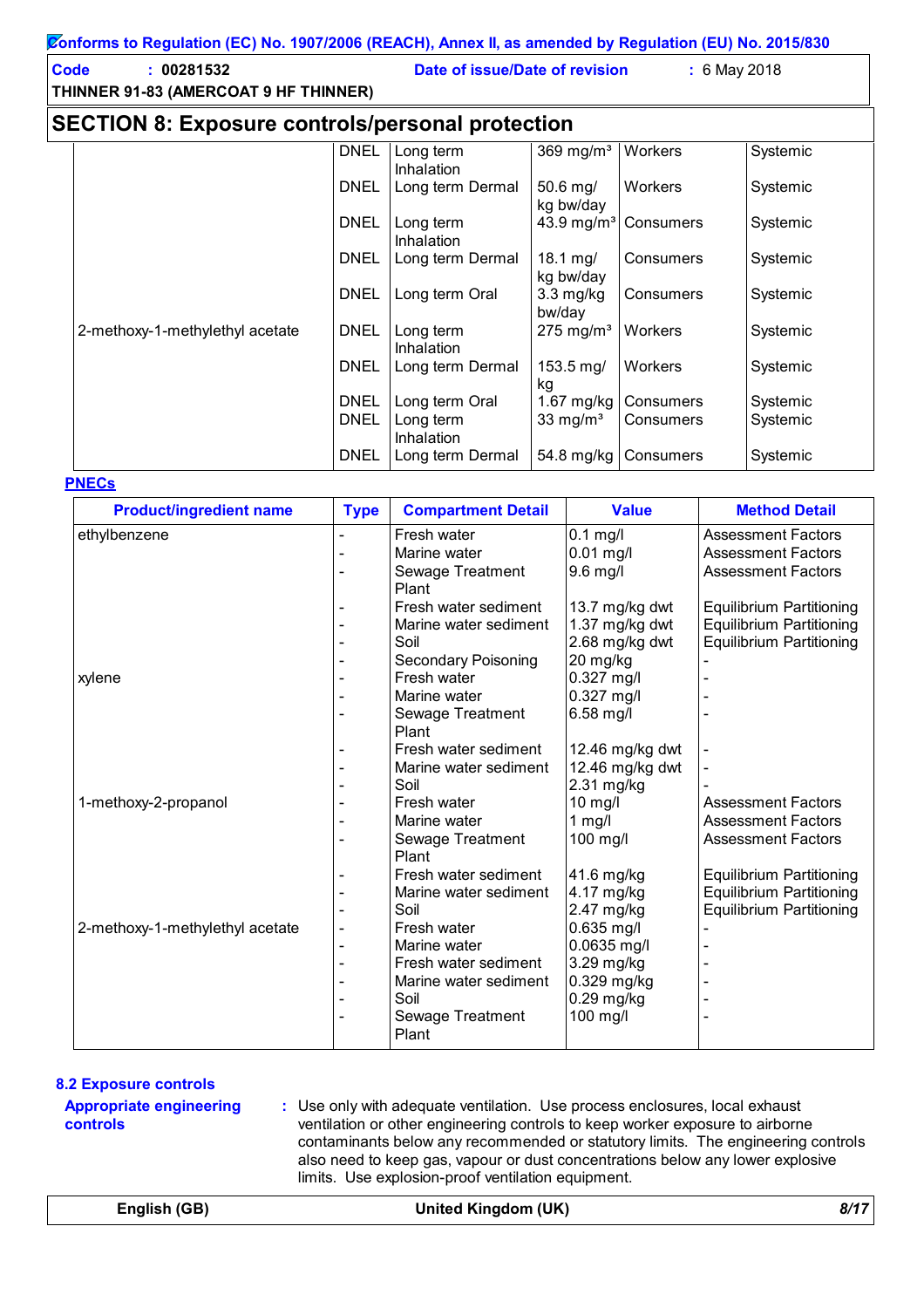| <b>Code</b><br>: 00281532<br>THINNER 91-83 (AMERCOAT 9 HF THINNER) | Date of issue/Date of revision<br>: 6 May 2018                                                                                                                                                                                                                                                                                                                                                                                                                                                                                                                                                                                                                                                                                                                                                                                                                                                                                                                                           |
|--------------------------------------------------------------------|------------------------------------------------------------------------------------------------------------------------------------------------------------------------------------------------------------------------------------------------------------------------------------------------------------------------------------------------------------------------------------------------------------------------------------------------------------------------------------------------------------------------------------------------------------------------------------------------------------------------------------------------------------------------------------------------------------------------------------------------------------------------------------------------------------------------------------------------------------------------------------------------------------------------------------------------------------------------------------------|
|                                                                    | <b>SECTION 8: Exposure controls/personal protection</b>                                                                                                                                                                                                                                                                                                                                                                                                                                                                                                                                                                                                                                                                                                                                                                                                                                                                                                                                  |
| <b>Individual protection measures</b>                              |                                                                                                                                                                                                                                                                                                                                                                                                                                                                                                                                                                                                                                                                                                                                                                                                                                                                                                                                                                                          |
| <b>Hygiene measures</b>                                            | : Wash hands, forearms and face thoroughly after handling chemical products, before<br>eating, smoking and using the lavatory and at the end of the working period.<br>Appropriate techniques should be used to remove potentially contaminated clothing.<br>Wash contaminated clothing before reusing. Ensure that eyewash stations and<br>safety showers are close to the workstation location.                                                                                                                                                                                                                                                                                                                                                                                                                                                                                                                                                                                        |
| <b>Eye/face protection</b>                                         | $\therefore$ Chemical splash goggles. Use eye protection according to EN 166.                                                                                                                                                                                                                                                                                                                                                                                                                                                                                                                                                                                                                                                                                                                                                                                                                                                                                                            |
| <b>Skin protection</b>                                             |                                                                                                                                                                                                                                                                                                                                                                                                                                                                                                                                                                                                                                                                                                                                                                                                                                                                                                                                                                                          |
| <b>Hand protection</b>                                             | : Chemical-resistant, impervious gloves complying with an approved standard should<br>be worn at all times when handling chemical products if a risk assessment indicates<br>this is necessary. Considering the parameters specified by the glove manufacturer,<br>check during use that the gloves are still retaining their protective properties. It<br>should be noted that the time to breakthrough for any glove material may be<br>different for different glove manufacturers. In the case of mixtures, consisting of<br>several substances, the protection time of the gloves cannot be accurately estimated.<br>When prolonged or frequently repeated contact may occur, a glove with a protection<br>class of 6 (breakthrough time greater than 480 minutes according to EN 374) is<br>recommended. When only brief contact is expected, a glove with a protection class<br>of 2 or higher (breakthrough time greater than 30 minutes according to EN 374) is<br>recommended. |
| <b>Gloves</b>                                                      | : For prolonged or repeated handling, use the following type of gloves:                                                                                                                                                                                                                                                                                                                                                                                                                                                                                                                                                                                                                                                                                                                                                                                                                                                                                                                  |
|                                                                    | May be used: nitrile rubber, Chloroprene<br>Recommended: polyvinyl alcohol (PVA), Viton®, butyl rubber                                                                                                                                                                                                                                                                                                                                                                                                                                                                                                                                                                                                                                                                                                                                                                                                                                                                                   |
| <b>Body protection</b>                                             | Personal protective equipment for the body should be selected based on the task<br>being performed and the risks involved and should be approved by a specialist<br>before handling this product. When there is a risk of ignition from static electricity,<br>wear anti-static protective clothing. For the greatest protection from static<br>discharges, clothing should include anti-static overalls, boots and gloves. Refer to<br>European Standard EN 1149 for further information on material and design<br>requirements and test methods.                                                                                                                                                                                                                                                                                                                                                                                                                                       |
| <b>Other skin protection</b>                                       | Appropriate footwear and any additional skin protection measures should be<br>selected based on the task being performed and the risks involved and should be<br>approved by a specialist before handling this product.                                                                                                                                                                                                                                                                                                                                                                                                                                                                                                                                                                                                                                                                                                                                                                  |
| <b>Respiratory protection</b>                                      | Respirator selection must be based on known or anticipated exposure levels, the<br>hazards of the product and the safe working limits of the selected respirator. If<br>workers are exposed to concentrations above the exposure limit, they must use<br>appropriate, certified respirators. Use a properly fitted, air-purifying or air-fed<br>respirator complying with an approved standard if a risk assessment indicates this is<br>necessary. Wear a respirator conforming to EN140. Filter type: organic vapour<br>(Type A) and particulate filter P3                                                                                                                                                                                                                                                                                                                                                                                                                             |
| <b>Environmental exposure</b><br><b>controls</b>                   | Emissions from ventilation or work process equipment should be checked to ensure<br>they comply with the requirements of environmental protection legislation. In some<br>cases, fume scrubbers, filters or engineering modifications to the process equipment<br>will be necessary to reduce emissions to acceptable levels.                                                                                                                                                                                                                                                                                                                                                                                                                                                                                                                                                                                                                                                            |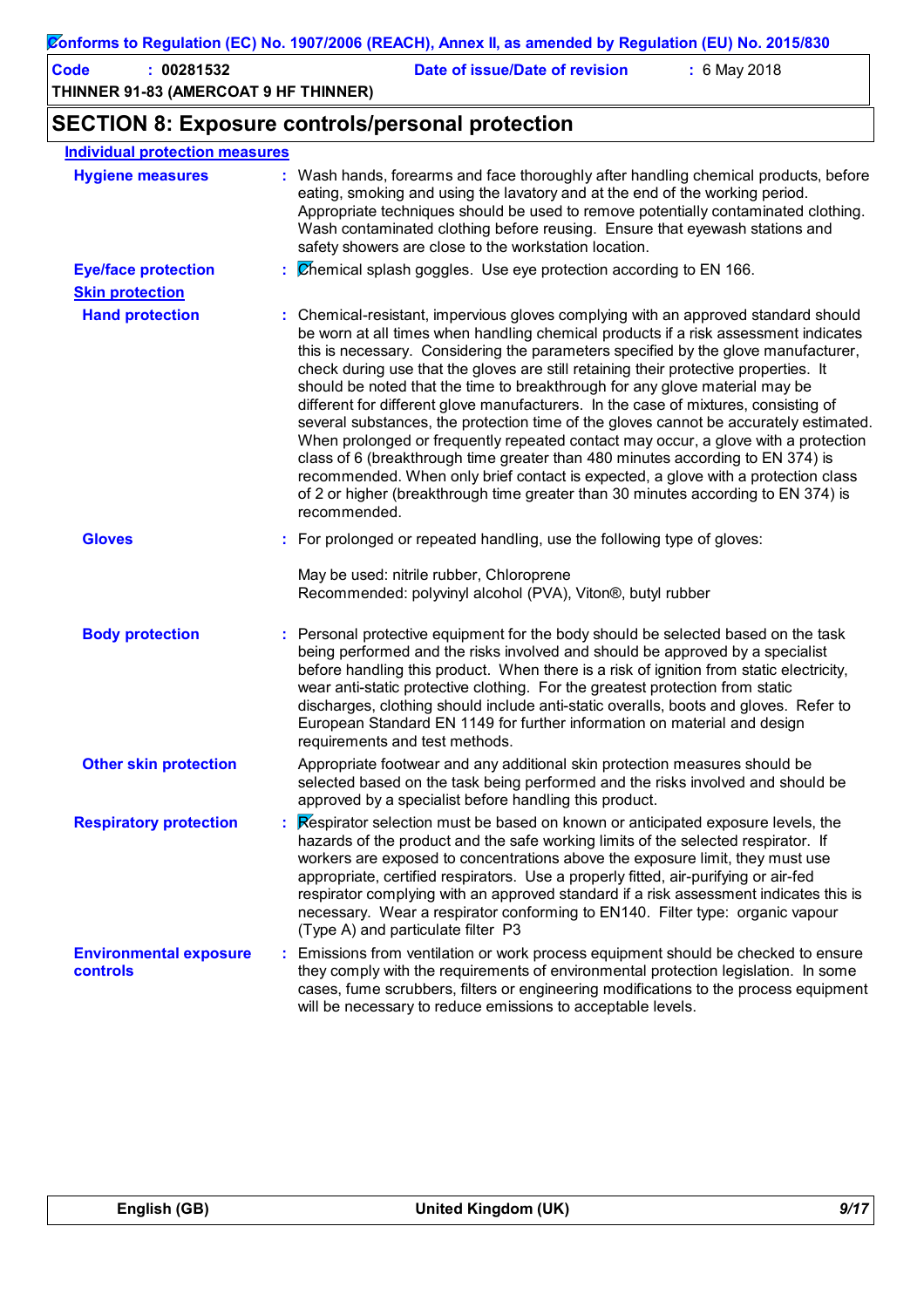**Code : 00281532 Date of issue/Date of revision :** 6 May 2018

### **SECTION 9: Physical and chemical properties**

| 9.1 Information on basic physical and chemical properties    |                                                                                                                                                                                                                           |
|--------------------------------------------------------------|---------------------------------------------------------------------------------------------------------------------------------------------------------------------------------------------------------------------------|
| <b>Appearance</b>                                            |                                                                                                                                                                                                                           |
| <b>Physical state</b>                                        | $:$ Liquid.                                                                                                                                                                                                               |
| <b>Colour</b>                                                | Not available.                                                                                                                                                                                                            |
| <b>Odour</b>                                                 | Characteristic.                                                                                                                                                                                                           |
| <b>Odour threshold</b>                                       | Not available.                                                                                                                                                                                                            |
| pH                                                           | insoluble in water.                                                                                                                                                                                                       |
| <b>Melting point/freezing point</b>                          | May start to solidify at the following temperature: $-66^{\circ}$ C ( $-86.8^{\circ}$ F) This is based on<br>data for the following ingredient: 2-methoxy-1-methylethyl acetate. Weighted<br>average: -89.88°C (-129.8°F) |
| <b>Initial boiling point and boiling</b><br>range            | : $>37.78^{\circ}$ C                                                                                                                                                                                                      |
| <b>Flash point</b>                                           | : Closed cup: $22^{\circ}$ C                                                                                                                                                                                              |
| <b>Evaporation rate</b>                                      | : Highest known value: 0.84 (ethylbenzene) Weighted average: 0.81 compared<br>with butyl acetate                                                                                                                          |
| <b>Material supports combustion.</b>                         | $:$ Yes.                                                                                                                                                                                                                  |
| <b>Flammability (solid, gas)</b>                             | : liquid                                                                                                                                                                                                                  |
| <b>Upper/lower flammability or</b><br>explosive limits       | : Greatest known range: Lower: 1.48% Upper: 13.74% (1-methoxy-2-propanol)                                                                                                                                                 |
| <b>Vapour pressure</b>                                       | : Highest known value: 1.2 kPa (9.3 mm Hg) (at 20°C) (ethylbenzene). Weighted<br>average: 0.97 kPa (7.28 mm Hg) (at 20°C)                                                                                                 |
| <b>Vapour density</b>                                        | Highest known value: 4.6 (Air = 1) (2-methoxy-1-methylethyl acetate). Weighted<br>average: $3.76$ (Air = 1)                                                                                                               |
| <b>Relative density</b>                                      | $\div$ 1                                                                                                                                                                                                                  |
| <b>Solubility(ies)</b>                                       | : Insoluble in the following materials: cold water.                                                                                                                                                                       |
| Partition coefficient: n-octanol/ : Not applicable.<br>water |                                                                                                                                                                                                                           |
| <b>Auto-ignition temperature</b>                             | : Lowest known value: 270°C (518°F) (1-methoxy-2-propanol).                                                                                                                                                               |
| <b>Decomposition temperature</b>                             | Stable under recommended storage and handling conditions (see Section 7).                                                                                                                                                 |
| <b>Viscosity</b>                                             | Kinematic $(40^{\circ}$ C): <0.14 cm <sup>2</sup> /s                                                                                                                                                                      |
| <b>Explosive properties</b>                                  | : The product itself is not explosive, but the formation of an explosible mixture of<br>vapour or dust with air is possible.                                                                                              |
| <b>Oxidising properties</b>                                  | : Product does not present an oxidizing hazard.                                                                                                                                                                           |

#### **9.2 Other information**

No additional information.

# **10.4 Conditions to avoid** : When exposed to high temperatures may produce hazardous decomposition products. **10.2 Chemical stability :** The product is stable. **10.3 Possibility of hazardous reactions :** Under normal conditions of storage and use, hazardous reactions will not occur. **SECTION 10: Stability and reactivity 10.1 Reactivity :** No specific test data related to reactivity available for this product or its ingredients. **English (GB) United Kingdom (UK)** *10/17*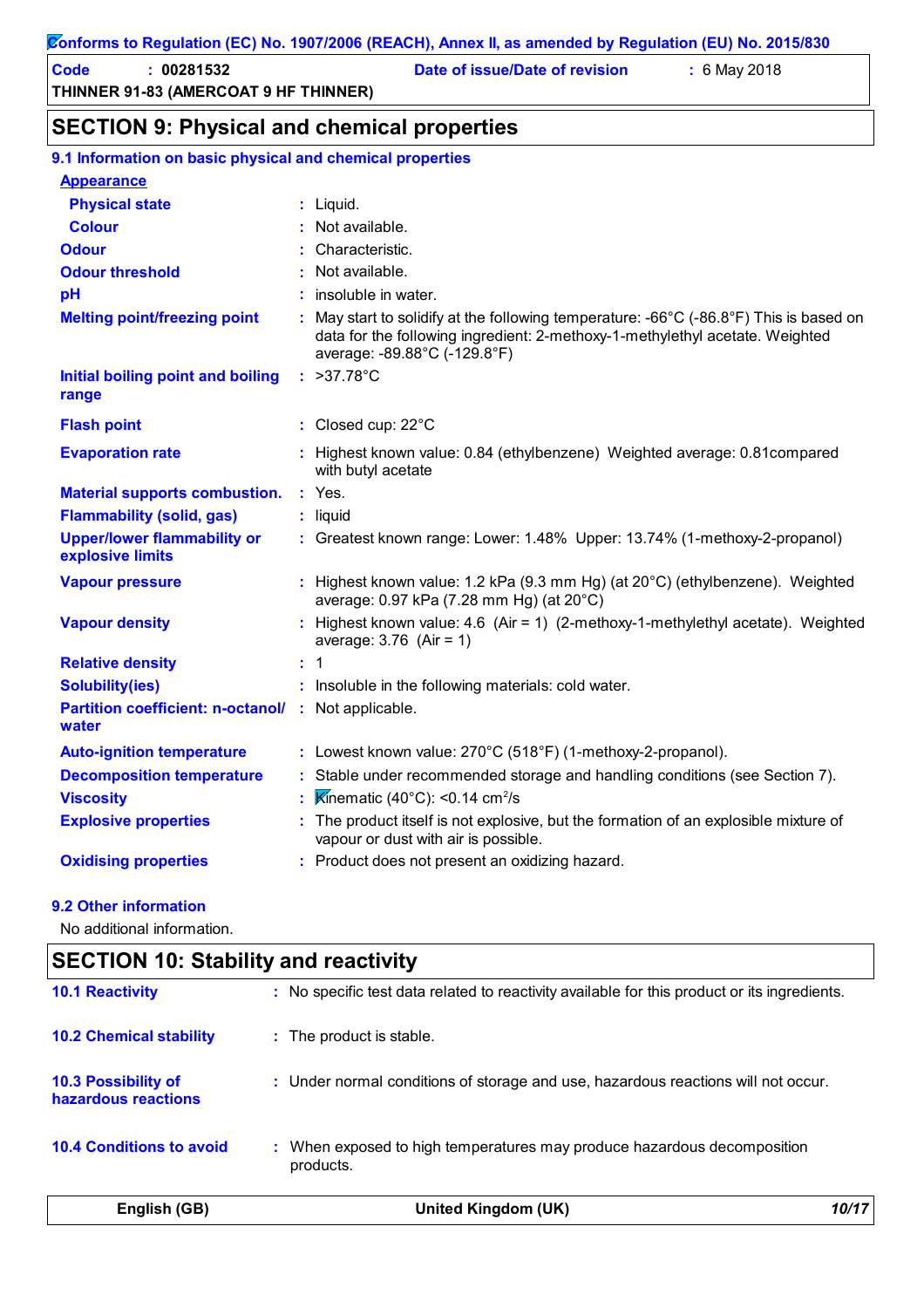|                                                                    | Conforms to Regulation (EC) No. 1907/2006 (REACH), Annex II, as amended by Regulation (EU) No. 2015/830                             |
|--------------------------------------------------------------------|-------------------------------------------------------------------------------------------------------------------------------------|
| <b>Code</b><br>: 00281532<br>THINNER 91-83 (AMERCOAT 9 HF THINNER) | Date of issue/Date of revision<br>: 6 May 2018                                                                                      |
| <b>SECTION 10: Stability and reactivity</b>                        |                                                                                                                                     |
|                                                                    | Refer to protective measures listed in sections 7 and 8.                                                                            |
| 10.5 Incompatible materials                                        | : Keep away from the following materials to prevent strong exothermic reactions:<br>oxidising agents, strong alkalis, strong acids. |
| <b>10.6 Hazardous</b>                                              | : Depending on conditions, decomposition products may include the following                                                         |

### **decomposition products**

materials: carbon oxides

# **SECTION 11: Toxicological information**

### **11.1 Information on toxicological effects**

### **Acute toxicity**

| <b>Product/ingredient name</b>  | <b>Result</b>                 | <b>Species</b> | <b>Dose</b> | <b>Exposure</b> |
|---------------------------------|-------------------------------|----------------|-------------|-----------------|
| ethylbenzene                    | <b>LC50 Inhalation Vapour</b> | Rat            | 17.8 mg/l   | l4 hours        |
|                                 | LD50 Dermal                   | Rabbit         | 17.8 g/kg   |                 |
|                                 | LD50 Oral                     | Rat            | $3.5$ g/kg  |                 |
| xylene                          | LD50 Dermal                   | Rabbit         | $>1.7$ g/kg |                 |
|                                 | LD50 Oral                     | Rat            | $4.3$ g/kg  |                 |
| 1-methoxy-2-propanol            | LD50 Dermal                   | Rabbit         | 13 g/kg     |                 |
|                                 | LD50 Oral                     | Rat            | $5.2$ g/kg  |                 |
| 2-methoxy-1-methylethyl acetate | LD50 Dermal                   | Rabbit         | $>5$ g/kg   |                 |
|                                 | LD50 Oral                     | Rat            | 8532 mg/kg  |                 |

**Conclusion/Summary :** There are no data available on the mixture itself.

### **Acute toxicity estimates**

| <b>Route</b>         | <b>ATE value</b> |
|----------------------|------------------|
| Dermal               | 4746 mg/kg       |
| Inhalation (vapours) | 22.87 mg/l       |

### **Irritation/Corrosion**

| <b>Product/ingredient name</b> |    | <b>Result</b>                                                   | <b>Species</b> | <b>Score</b> | <b>Exposure</b>    | <b>Observation</b> |
|--------------------------------|----|-----------------------------------------------------------------|----------------|--------------|--------------------|--------------------|
| <b>X</b> ylene                 |    | Skin - Moderate irritant                                        | Rabbit         |              | 24 hours 500<br>mg |                    |
| <b>Conclusion/Summary</b>      |    |                                                                 |                |              |                    |                    |
| <b>Skin</b>                    |    | : There are no data available on the mixture itself.            |                |              |                    |                    |
| <b>Eyes</b>                    |    | $\therefore$ There are no data available on the mixture itself. |                |              |                    |                    |
| <b>Respiratory</b>             |    | : There are no data available on the mixture itself.            |                |              |                    |                    |
| <b>Sensitisation</b>           |    |                                                                 |                |              |                    |                    |
| <b>Conclusion/Summary</b>      |    |                                                                 |                |              |                    |                    |
| <b>Skin</b>                    | ŧ. | There are no data available on the mixture itself.              |                |              |                    |                    |
| <b>Respiratory</b>             |    | There are no data available on the mixture itself.              |                |              |                    |                    |
| <b>Mutagenicity</b>            |    |                                                                 |                |              |                    |                    |
| <b>Conclusion/Summary</b>      |    | $:$ There are no data available on the mixture itself.          |                |              |                    |                    |
| <b>Carcinogenicity</b>         |    |                                                                 |                |              |                    |                    |
| <b>Conclusion/Summary</b>      | ÷. | There are no data available on the mixture itself.              |                |              |                    |                    |
| <b>Reproductive toxicity</b>   |    |                                                                 |                |              |                    |                    |
| <b>Conclusion/Summary</b>      |    | $:$ There are no data available on the mixture itself.          |                |              |                    |                    |
| <b>Teratogenicity</b>          |    |                                                                 |                |              |                    |                    |
| <b>Conclusion/Summary</b>      |    | $:$ There are no data available on the mixture itself.          |                |              |                    |                    |
| English (GB)                   |    | United Kingdom (UK)                                             |                |              |                    | 11/17              |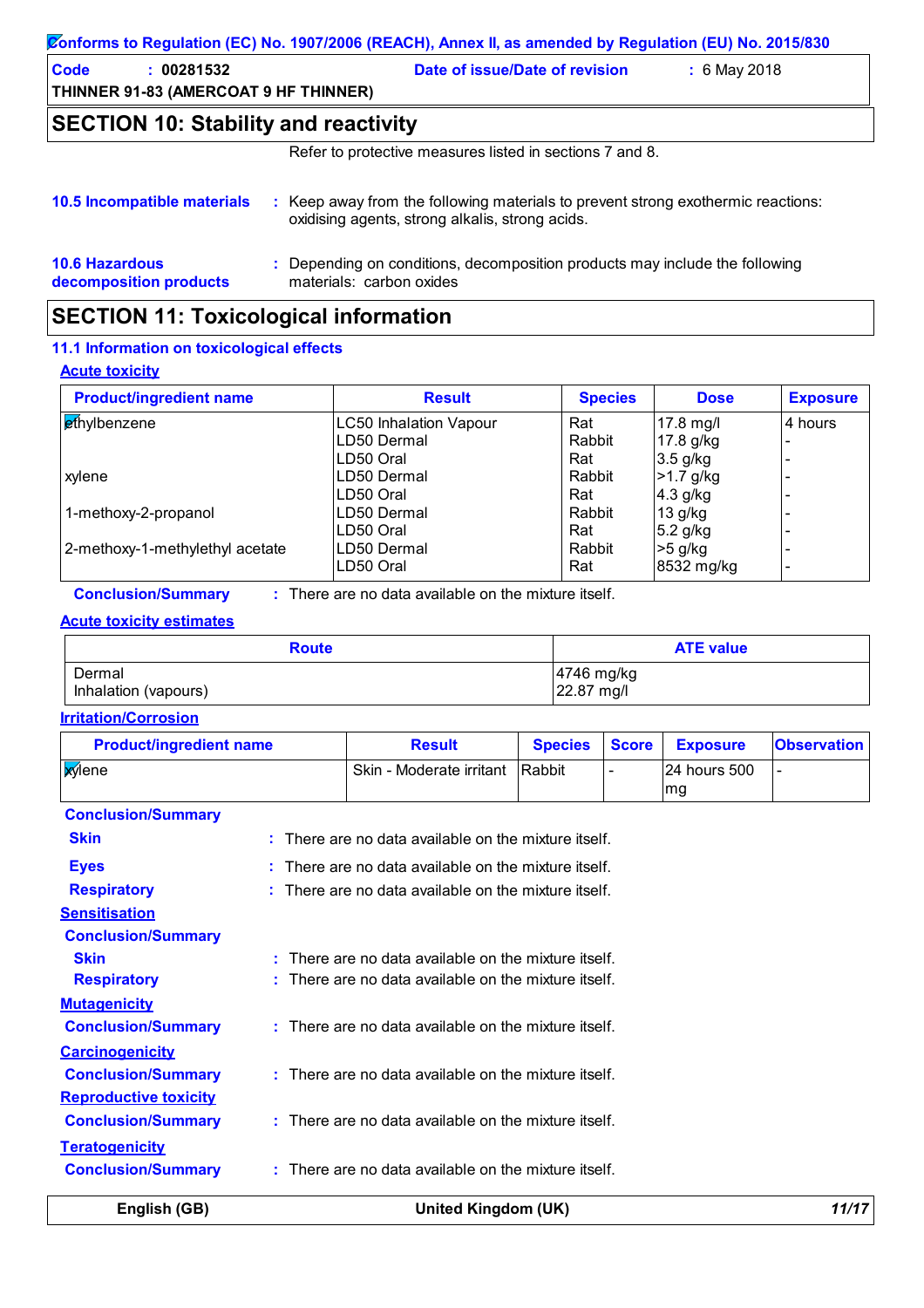**Code : 00281532 Date of issue/Date of revision :** 6 May 2018

**SECTION 11: Toxicological information**

**Specific target organ toxicity (single exposure)**

| <b>Product/ingredient name</b>                     | <b>Category</b> | <b>Route of</b><br>exposure                              | <b>Target organs</b>                             |
|----------------------------------------------------|-----------------|----------------------------------------------------------|--------------------------------------------------|
| xylene<br>1-methoxy-2-propanol                     |                 | Category 3 Not applicable.<br>Category 3 Not applicable. | Respiratory tract irritation<br>Narcotic effects |
| Specific target organ toxicity (repeated exposure) |                 |                                                          |                                                  |

|                        | <b>Product/ingredient name</b> | <b>Category</b> | <b>Route of</b><br>exposure                                | <b>Target organs</b>                                                 |
|------------------------|--------------------------------|-----------------|------------------------------------------------------------|----------------------------------------------------------------------|
| ethylbenzene<br>xylene |                                |                 | Category 2   Not determined<br>Category 2   Not determined | hearing organs<br>central nervous system<br>(CNS), kidneys and liver |

### **Aspiration hazard**

| <b>Product/ingredient name</b> | <b>Result</b>                         |
|--------------------------------|---------------------------------------|
| ethylbenzene                   | <b>ASPIRATION HAZARD - Category 1</b> |
| <b>xylene</b>                  | <b>ASPIRATION HAZARD - Category 1</b> |

**:** Not available. **Information on likely routes of exposure**

| <b>Potential acute health effects</b>             |                                                                                               |
|---------------------------------------------------|-----------------------------------------------------------------------------------------------|
| <b>Inhalation</b>                                 | : May cause respiratory irritation.                                                           |
| <b>Ingestion</b>                                  | : May be fatal if swallowed and enters airways.                                               |
| <b>Skin contact</b>                               | : Causes skin irritation. Defatting to the skin.                                              |
| <b>Eye contact</b>                                | : Causes serious eye irritation.                                                              |
|                                                   | <b>Symptoms related to the physical, chemical and toxicological characteristics</b>           |
| <b>Inhalation</b>                                 | : Adverse symptoms may include the following:<br>respiratory tract irritation<br>coughing     |
| <b>Ingestion</b>                                  | : Adverse symptoms may include the following:<br>nausea or vomiting                           |
| <b>Skin contact</b>                               | : Adverse symptoms may include the following:<br>irritation<br>redness<br>dryness<br>cracking |
| <b>Eye contact</b>                                | : Adverse symptoms may include the following:<br>pain or irritation<br>watering<br>redness    |
|                                                   | Delayed and immediate effects as well as chronic effects from short and long-term exposure    |
| <b>Short term exposure</b>                        |                                                                                               |
| <b>Potential immediate</b><br>effects             | : Not available.                                                                              |
| <b>Potential delayed effects : Not available.</b> |                                                                                               |
| <b>Long term exposure</b>                         |                                                                                               |
| <b>Potential immediate</b><br>effects             | : Not available.                                                                              |
| Potential delayed effects : Not available.        |                                                                                               |
| <b>Potential chronic health effects</b>           |                                                                                               |
| Not available.                                    |                                                                                               |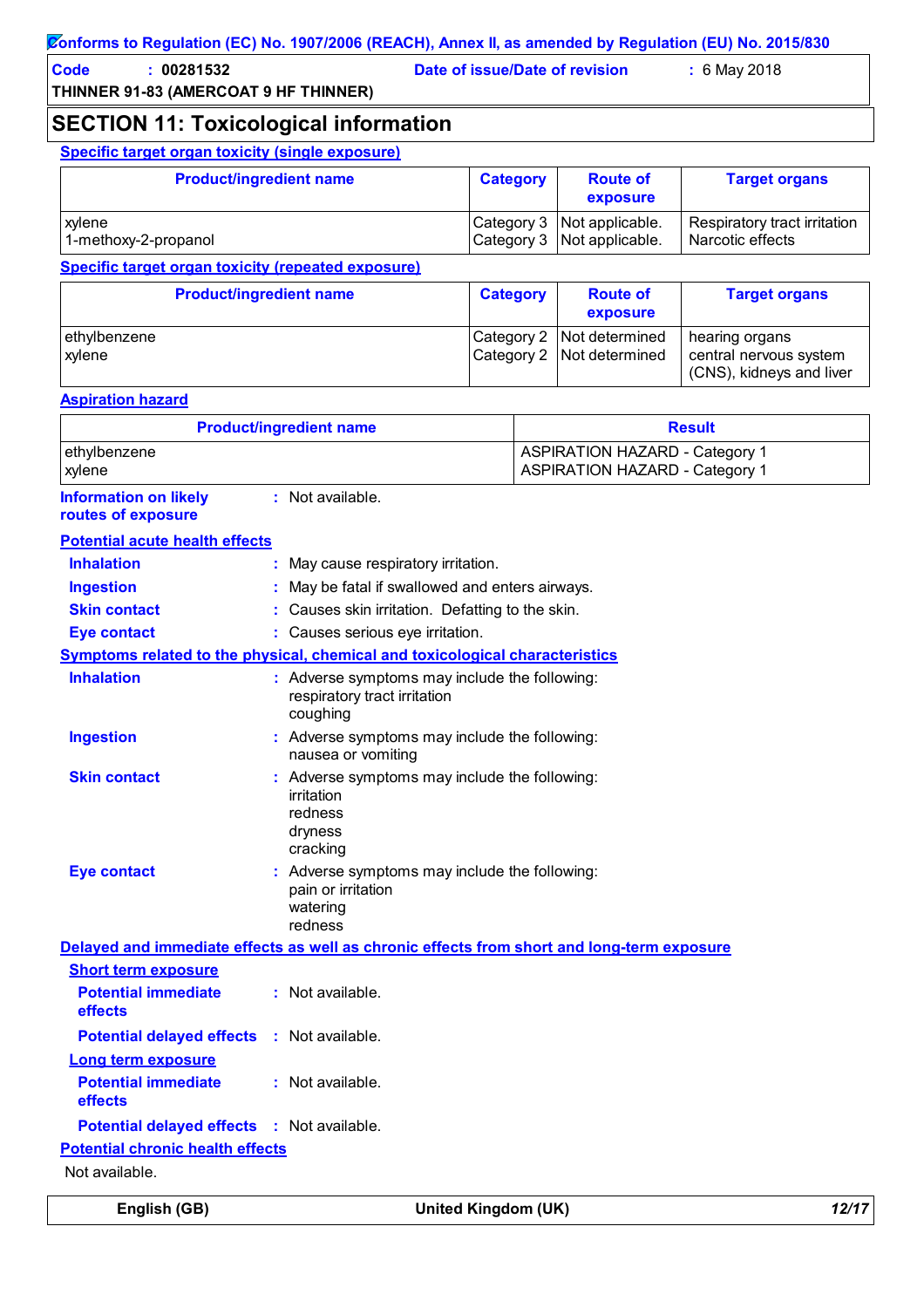| Code | 00281532                              | Date of issue/Date of revision | $: 6$ May 2018 |
|------|---------------------------------------|--------------------------------|----------------|
|      | THINNER 91-83 (AMERCOAT 9 HF THINNER) |                                |                |

### **SECTION 11: Toxicological information**

| <b>Conclusion/Summary</b>    | $:$ Not available.                                                                                                                                                              |
|------------------------------|---------------------------------------------------------------------------------------------------------------------------------------------------------------------------------|
| <b>General</b>               | : May cause damage to organs through prolonged or repeated exposure. Prolonged<br>or repeated contact can defat the skin and lead to irritation, cracking and/or<br>dermatitis. |
| <b>Carcinogenicity</b>       | : No known significant effects or critical hazards.                                                                                                                             |
| <b>Mutagenicity</b>          | : No known significant effects or critical hazards.                                                                                                                             |
| <b>Teratogenicity</b>        | : No known significant effects or critical hazards.                                                                                                                             |
| <b>Developmental effects</b> | : No known significant effects or critical hazards.                                                                                                                             |
| <b>Fertility effects</b>     | : No known significant effects or critical hazards.                                                                                                                             |
| <b>Other information</b>     | : Not available.                                                                                                                                                                |

There are no data available on the mixture itself. The mixture has been assessed following the conventional method of the CLP Regulation (EC) No 1272/2008 and is classified for toxicological properties accordingly. See Sections 2 and 3 for details.

Exposure to component solvent vapour concentrations in excess of the stated occupational exposure limit may result in adverse health effects such as mucous membrane and respiratory system irritation and adverse effects on the kidneys, liver and central nervous system. Symptoms and signs include headache, dizziness, fatigue, muscular weakness, drowsiness and, in extreme cases, loss of consciousness.

Solvents may cause some of the above effects by absorption through the skin. Repeated or prolonged contact with the mixture may cause removal of natural fat from the skin, resulting in non-allergic contact dermatitis and absorption through the skin.

If splashed in the eyes, the liquid may cause irritation and reversible damage.

Ingestion may cause nausea, diarrhea and vomiting.

This takes into account, where known, delayed and immediate effects and also chronic effects of components from short-term and long-term exposure by oral, inhalation and dermal routes of exposure and eye contact.

# **SECTION 12: Ecological information**

### **12.1 Toxicity**

| <b>Product/ingredient name</b>  | <b>Result</b>                                     | <b>Species</b>                                       | <b>Exposure</b>       |
|---------------------------------|---------------------------------------------------|------------------------------------------------------|-----------------------|
| ethylbenzene                    | Acute LC50 150 to 200 mg/l<br><b>Fresh water</b>  | Fish - Lepomis<br>macrochirus -<br>Young of the year | 96 hours              |
| 1-methoxy-2-propanol            | Acute LC50 23300 mg/l<br>Acute LC50 >4500 mg/l    | Daphnia<br>Fish                                      | 148 hours<br>96 hours |
| 2-methoxy-1-methylethyl acetate | Fresh water<br>Acute LC50 161 mg/l Fresh<br>water | Fish                                                 | 96 hours              |

There are no data available on the mixture itself.

### **12.2 Persistence and degradability**

**Conclusion/Summary :** : There are no data available on the mixture itself.

| <b>Product/ingredient name</b> | <b>Aquatic half-life</b> | <b>Photolysis</b> | <b>Biodegradability</b> |
|--------------------------------|--------------------------|-------------------|-------------------------|
| ethylbenzene                   |                          |                   | Readily                 |
| <b>xvlene</b>                  |                          |                   | Readily                 |

### **12.3 Bioaccumulative potential**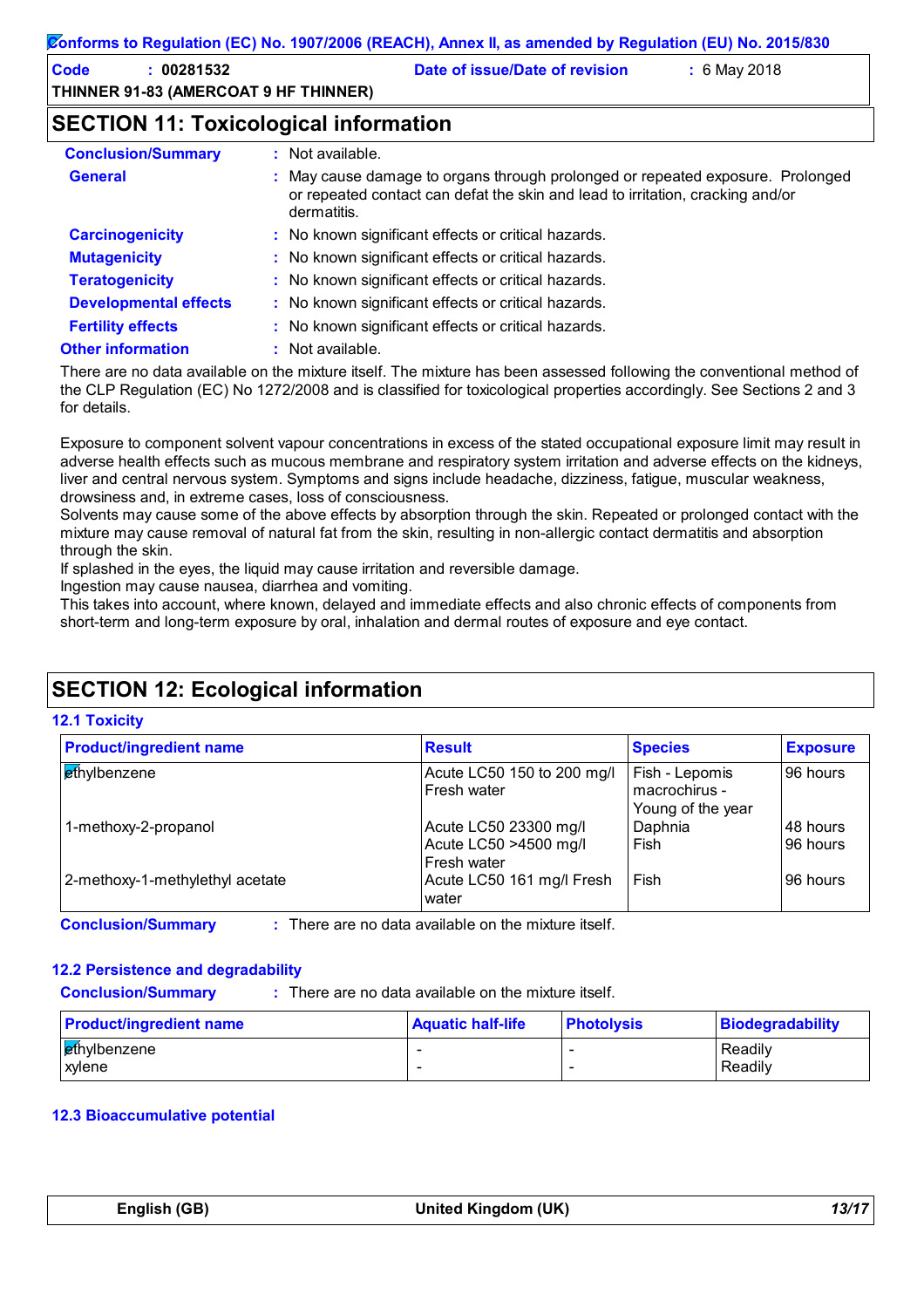**Code : 00281532 Date of issue/Date of revision :** 6 May 2018

# **SECTION 12: Ecological information**

| <b>Product/ingredient name</b>  | $LogP_{ow}$ | <b>BCF</b>  | <b>Potential</b> |
|---------------------------------|-------------|-------------|------------------|
| ethylbenzene                    | 3.15        | 79.43       | low              |
| xvlene                          | 3.16        | 7.4 to 18.5 | low              |
| 2-methoxy-1-methylethyl acetate | 0.56        | -           | low              |

### **12.4 Mobility in soil**

| <b>Soil/water partition</b><br><b>coefficient (Koc)</b> | : Not available.   |
|---------------------------------------------------------|--------------------|
| <b>Mobility</b>                                         | $:$ Not available. |

### **12.5 Results of PBT and vPvB assessment**

| <b>PBT</b>  | : Not applicable. |
|-------------|-------------------|
| <b>vPvB</b> | : Not applicable. |

**12.6 Other adverse effects** : No known significant effects or critical hazards.

# **SECTION 13: Disposal considerations**

The information in this section contains generic advice and guidance. The list of Identified Uses in Section 1 should be consulted for any available use-specific information provided in the Exposure Scenario(s).

### **13.1 Waste treatment methods**

| <b>Product</b>             |                                                                                                                                                                                                                                                                                                                                                                                                                                                                                                                                                     |
|----------------------------|-----------------------------------------------------------------------------------------------------------------------------------------------------------------------------------------------------------------------------------------------------------------------------------------------------------------------------------------------------------------------------------------------------------------------------------------------------------------------------------------------------------------------------------------------------|
| <b>Methods of disposal</b> | : The generation of waste should be avoided or minimised wherever possible.<br>Disposal of this product, solutions and any by-products should at all times comply<br>with the requirements of environmental protection and waste disposal legislation and<br>any regional local authority requirements. Dispose of surplus and non-recyclable<br>products via a licensed waste disposal contractor. Waste should not be disposed of<br>untreated to the sewer unless fully compliant with the requirements of all authorities<br>with jurisdiction. |
| <b>Hazardous waste</b>     | : Yes.                                                                                                                                                                                                                                                                                                                                                                                                                                                                                                                                              |

### **European waste catalogue (EWC)**

| <b>Waste code</b> | <b>Waste designation</b>                                                          |
|-------------------|-----------------------------------------------------------------------------------|
| $ 080111*$        | waste paint and varnish containing organic solvents or other hazardous substances |

### **Packaging**

**Methods of disposal :**

The generation of waste should be avoided or minimised wherever possible. Waste packaging should be recycled. Incineration or landfill should only be considered when recycling is not feasible.

| <b>Type of packaging</b>   | European waste catalogue (EWC) |                                                                                                                                                                                                                                                                                                                                                                                                                                                                                                                                                               |  |
|----------------------------|--------------------------------|---------------------------------------------------------------------------------------------------------------------------------------------------------------------------------------------------------------------------------------------------------------------------------------------------------------------------------------------------------------------------------------------------------------------------------------------------------------------------------------------------------------------------------------------------------------|--|
| Container                  | 15 01 06                       | mixed packaging                                                                                                                                                                                                                                                                                                                                                                                                                                                                                                                                               |  |
| <b>Special precautions</b> |                                | : This material and its container must be disposed of in a safe way. Care should be<br>taken when handling emptied containers that have not been cleaned or rinsed out.<br>Empty containers or liners may retain some product residues. Vapour from product<br>residues may create a highly flammable or explosive atmosphere inside the<br>container. Do not cut, weld or grind used containers unless they have been cleaned<br>thoroughly internally. Avoid dispersal of spilt material and runoff and contact with<br>soil, waterways, drains and sewers. |  |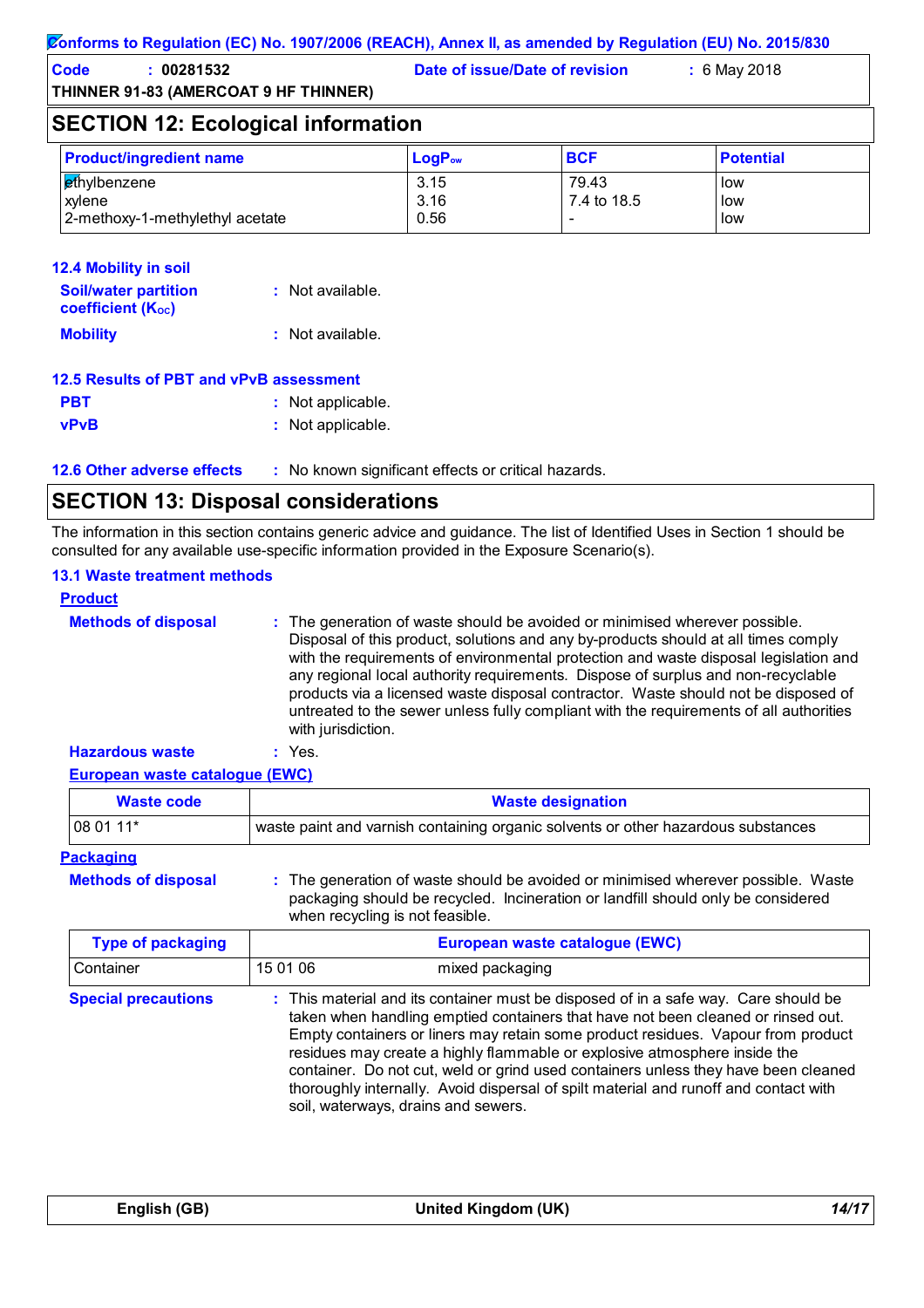### **Conforms to Regulation (EC) No. 1907/2006 (REACH), Annex II, as amended by Regulation (EU) No. 2015/830**

**Code : 00281532 Date of issue/Date of revision :** 6 May 2018

**THINNER 91-83 (AMERCOAT 9 HF THINNER)**

# **14. Transport information**

|                                              | <b>ADR/RID</b>                          | <b>ADN</b>                              | <b>IMDG</b>                             | <b>IATA</b>                             |
|----------------------------------------------|-----------------------------------------|-----------------------------------------|-----------------------------------------|-----------------------------------------|
| 14.1 UN number                               | <b>UN1263</b>                           | <b>UN1263</b>                           | UN1263                                  | UN1263                                  |
| 14.2 UN proper<br>shipping name              | <b>PAINT RELATED</b><br><b>MATERIAL</b> | <b>PAINT RELATED</b><br><b>MATERIAL</b> | <b>PAINT RELATED</b><br><b>MATERIAL</b> | <b>PAINT RELATED</b><br><b>MATERIAL</b> |
| <b>14.3 Transport</b><br>hazard class(es)    | 3                                       | 3                                       | 3                                       | 3                                       |
| <b>14.4 Packing group</b>                    | Ш                                       | II                                      | Ш                                       | Ш                                       |
| 14.5<br><b>Environmental</b><br>hazards      | No.                                     | No.                                     | No.                                     | No.                                     |
| <b>Marine pollutant</b><br><b>substances</b> | Not applicable.                         | Not applicable.                         | Not applicable.                         | Not applicable.                         |

### **Additional information**

| <b>ADR/RID</b> | : None identified. |
|----------------|--------------------|
| <b>ADN</b>     | : None identified. |
| <b>IMDG</b>    | : None identified. |
| <b>IATA</b>    | : None identified. |

**14.6 Special precautions for user**

**Transport within user's premises:** always transport in closed containers that are **:** upright and secure. Ensure that persons transporting the product know what to do in the event of an accident or spillage.

**14.7 Transport in bulk according to Annex II of Marpol and the IBC Code :** Not applicable.

### **SECTION 15: Regulatory information**

**15.1 Safety, health and environmental regulations/legislation specific for the substance or mixture EU Regulation (EC) No. 1907/2006 (REACH)**

**Annex XIV - List of substances subject to authorisation**

**Annex XIV**

None of the components are listed.

**Substances of very high concern**

None of the components are listed.

**Annex XVII - Restrictions** : Not applicable.

**on the manufacture, placing on the market and use of certain dangerous substances, mixtures and articles**

**Other EU regulations**

**Ozone depleting substances (1005/2009/EU)** Not listed.

**Seveso Directive**

This product is controlled under the Seveso Directive.

**Danger criteria**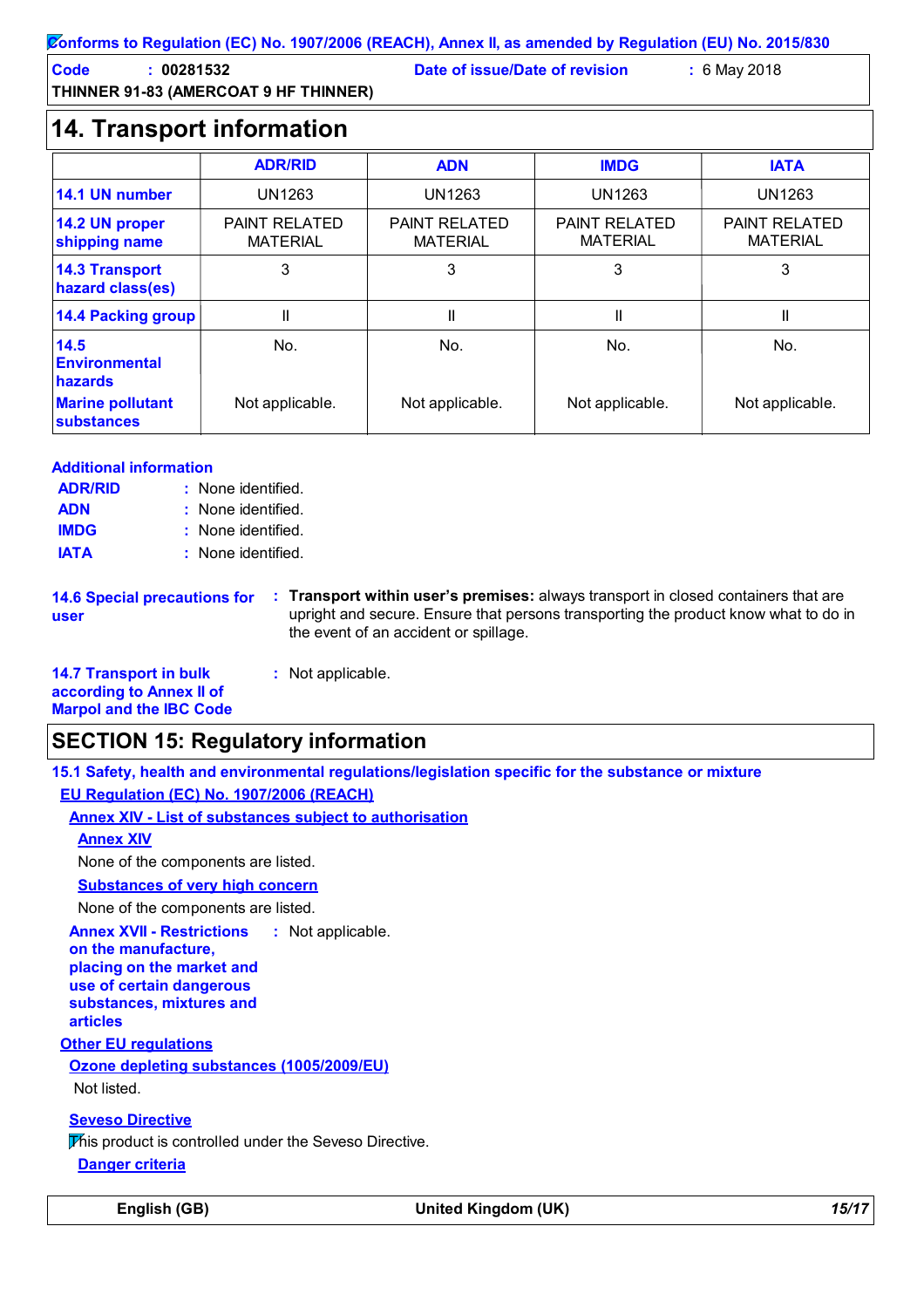#### **Conforms to Regulation (EC) No. 1907/2006 (REACH), Annex II, as amended by Regulation (EU) No. 2015/830**

**THINNER 91-83 (AMERCOAT 9 HF THINNER) Code : 00281532 Date of issue/Date of revision :** 6 May 2018

### **SECTION 15: Regulatory information**

|         | . . |  |  |  |
|---------|-----|--|--|--|
| $-$     |     |  |  |  |
| Æ<br>ω. |     |  |  |  |

### **15.2 Chemical safety**

**:** No Chemical Safety Assessment has been carried out.

#### **assessment**

**SECTION 16: Other information**

 $\nabla$  Indicates information that has changed from previously issued version.

#### **Abbreviations and acronyms**

ATE = Acute Toxicity Estimate CLP = Classification, Labelling and Packaging Regulation [Regulation (EC) No. 1272/2008] DNEL = Derived No Effect Level EUH statement = CLP-specific Hazard statement PNEC = Predicted No Effect Concentration RRN = REACH Registration Number PBT = Persistent, Bioaccumulative and Toxic vPvB = Very Persistent and Very Bioaccumulative ADR = The European Agreement concerning the International Carriage of Dangerous Goods by Road ADN = European Provisions concerning the International Carriage of Dangerous Goods by Inland Waterway IMDG = International Maritime Dangerous Goods IATA = International Air Transport Association

### **Procedure used to derive the classification according to Regulation (EC) No. 1272/2008 [CLP/GHS]**

| <b>Classification</b>  | <b>Justification</b>      |
|------------------------|---------------------------|
| Flam. Liq. 2, H225     | IOn basis of test data    |
| Skin Irrit. 2, H315    | <b>Calculation method</b> |
| Eye Irrit. 2, H319     | <b>Calculation method</b> |
| <b>STOT SE 3, H335</b> | <b>Calculation method</b> |
| <b>STOT RE 2, H373</b> | lCalculation method       |
| Asp. Tox. 1, H304      | lCalculation method       |

**Full text of abbreviated H statements**

| H225                                          | Highly flammable liquid and vapour.                      |
|-----------------------------------------------|----------------------------------------------------------|
| H226                                          | Flammable liquid and vapour.                             |
| H304                                          | May be fatal if swallowed and enters airways.            |
| H312                                          | Harmful in contact with skin.                            |
| H315                                          | Causes skin irritation.                                  |
| H319                                          | Causes serious eye irritation.                           |
| H332                                          | Harmful if inhaled.                                      |
| H335                                          | May cause respiratory irritation.                        |
| H336                                          | May cause drowsiness or dizziness.                       |
| H373                                          | May cause damage to organs through prolonged or repeated |
|                                               | exposure.                                                |
| <b>Full text of classifications [CLP/GHS]</b> |                                                          |
| Acute Tox. 4, H312                            | ACUTE TOXICITY (dermal) - Category 4                     |
| Acute Tox. 4, H332                            | <b>ACUTE TOXICITY (inhalation) - Category 4</b>          |
| Asp. Tox. 1, H304                             | <b>ASPIRATION HAZARD - Category 1</b>                    |
| Eye Irrit. 2, H319                            | SERIOUS EYE DAMAGE/EYE IRRITATION - Category 2           |
| Flam. Liq. 2, H225                            | FLAMMABLE LIQUIDS - Category 2                           |
| Flam. Liq. 3, H226                            | FLAMMABLE LIQUIDS - Category 3                           |
| Skin Irrit. 2, H315                           | SKIN CORROSION/IRRITATION - Category 2                   |
| <b>STOT RE 2, H373</b>                        | SPECIFIC TARGET ORGAN TOXICITY - REPEATED EXPOSURE       |
|                                               | - Category 2                                             |
|                                               |                                                          |

**English (GB) United Kingdom (UK)** *16/17*